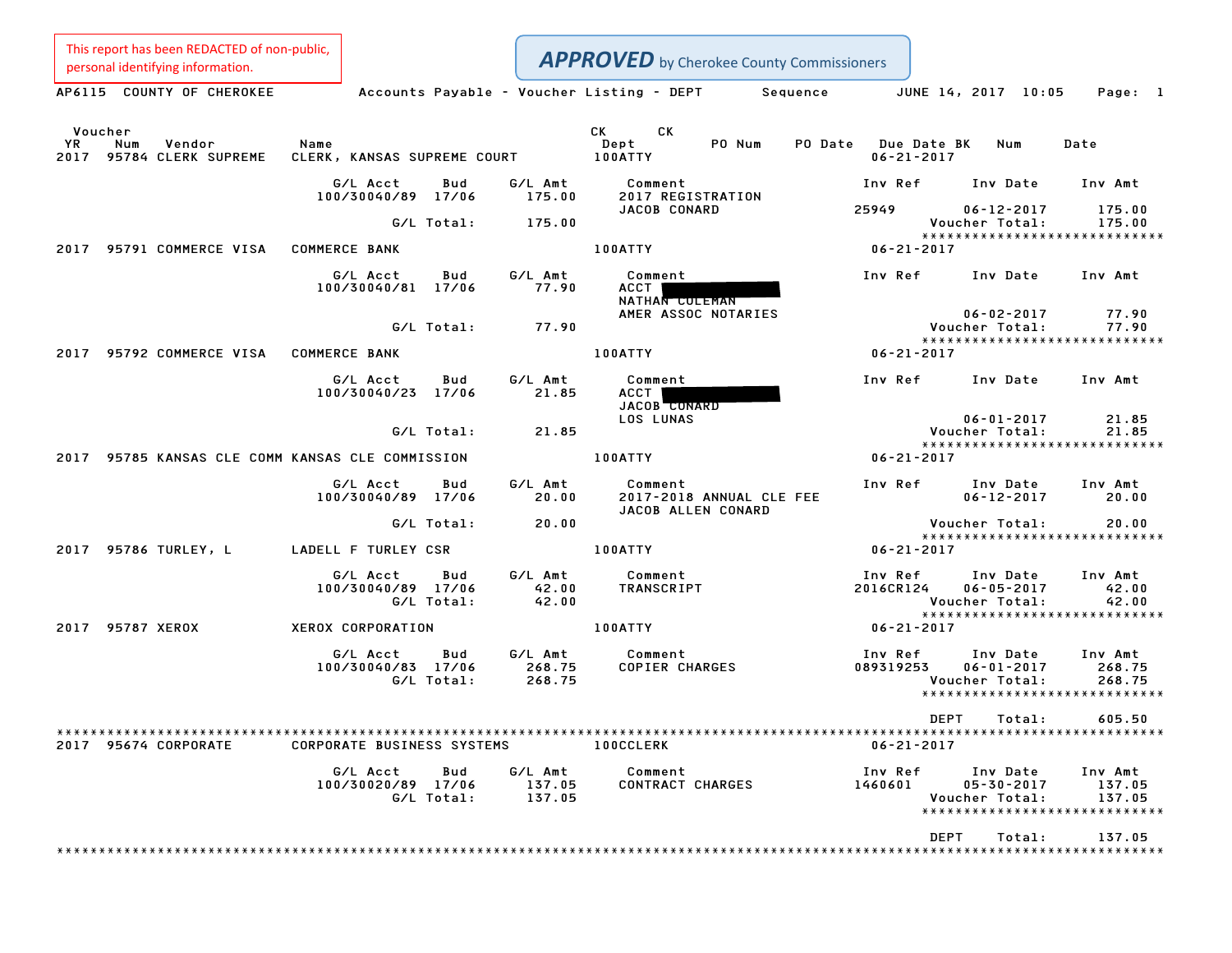|               | AP6115 COUNTY OF CHEROKEE                                                |                                                                                                                                                                                                                                                                      |                                     |                                                                                                                                       | Accounts Payable – Voucher Listing – DEPT         Sequence         JUNE 14, 2017  10:05 |                                        |                                                                                 | Page: 2                       |
|---------------|--------------------------------------------------------------------------|----------------------------------------------------------------------------------------------------------------------------------------------------------------------------------------------------------------------------------------------------------------------|-------------------------------------|---------------------------------------------------------------------------------------------------------------------------------------|-----------------------------------------------------------------------------------------|----------------------------------------|---------------------------------------------------------------------------------|-------------------------------|
| Voucher<br>YR | Num<br>Vendor<br>2017 95745 BEST                                         | Name<br>B.E.S.T. PLUMBING & HEATING INC                                                                                                                                                                                                                              |                                     |                                                                                                                                       | CK<br>CK<br>PO Num<br>PO Date<br>Dept<br><b>100CHOUSE</b>                               | <b>Due Date BK</b><br>$06 - 21 - 2017$ | Num                                                                             | Date                          |
|               |                                                                          | G/L Acct<br>100/30080/80 17/06                                                                                                                                                                                                                                       | Bud<br>G/L Total:                   | G/L Amt<br>3239.75<br>3239.75                                                                                                         | Comment<br>REPLACE PUMP/BASEMENT                                                        | Inv Ref<br>252                         | Inv Date<br>$06 - 06 - 2017$<br>Voucher Total:<br>***************************** | Inv Amt<br>3239.75<br>3239.75 |
|               | 2017 95670 COL TEL                                                       | COLUMBUS TELEPHONE COMPANY                                                                                                                                                                                                                                           |                                     |                                                                                                                                       | <b>100CHOUSE</b>                                                                        | $06 - 21 - 2017$                       |                                                                                 |                               |
|               |                                                                          | G/L Acct<br>100/30080/81<br>100/30040/74<br>100/30020/74 17/06<br>100/30010/74 17/06<br>100/30150/74 17/06<br>100/30070/74 17/06<br>100/30090/74 17/06<br>100/30050/74 17/06<br>100/30030/74 17/06<br>100/30190/74 17/06<br>230/30230/74 17/06<br>100/30095/74 17/06 | Bud<br>17/06<br>17/06<br>G/L Total: | G/L Amt<br>1013.21<br>251.44<br>94.16<br>84.68<br>110.00<br>507.17<br>82.07<br>91.11<br>150.73<br>81.62<br>267.86<br>37.82<br>2771.87 | Comment<br>ACCT 7577                                                                    | Inv Ref                                | Inv Date<br>$06 - 01 - 2017$<br>Voucher Total:                                  | Inv Amt<br>2771.87<br>2771.87 |
|               | 2017 95806 COMMERCE COL                                                  | <b>COMMERCE BANK</b>                                                                                                                                                                                                                                                 |                                     |                                                                                                                                       | 100CHOUSE                                                                               | $06 - 21 - 2017$                       | *****************************                                                   |                               |
|               |                                                                          | G/L Acct<br>100/30080/83 17/06                                                                                                                                                                                                                                       | Bud<br>G/L Total:                   | G/L Amt<br>35.00<br>35.00                                                                                                             | Comment<br>SAFETY DEPOSIT BOX                                                           | Inv Ref<br>1017                        | Inv Date<br>$06 - 01 - 2017$<br>Voucher Total:<br>***************************** | Inv Amt<br>35.00<br>35.00     |
|               | 2017 95788 COMMERCE VISA                                                 | <b>COMMERCE BANK</b>                                                                                                                                                                                                                                                 |                                     |                                                                                                                                       | <b>100CHOUSE</b>                                                                        | $06 - 21 - 2017$                       |                                                                                 |                               |
|               |                                                                          | G/L Acct<br>100/30080/30 17/06                                                                                                                                                                                                                                       | Bud<br>G/L Total:                   | G/L Amt<br>4.78<br>4.78                                                                                                               | Comment<br>ACCT  <br><b>RALPH HOUSER</b><br><b>FAST MART</b>                            | Inv Ref                                | Inv Date<br>$05 - 15 - 2017$<br>Voucher Total:                                  | Inv Amt<br>4.78<br>4.78       |
|               |                                                                          |                                                                                                                                                                                                                                                                      |                                     |                                                                                                                                       |                                                                                         |                                        | *****************************                                                   |                               |
| 2017          | 95671 CRAWFORD CLERK CRAWFORD COUNTY CLERK                               |                                                                                                                                                                                                                                                                      |                                     |                                                                                                                                       | <b>100CHOUSE</b>                                                                        | $06 - 21 - 2017$                       |                                                                                 |                               |
|               |                                                                          | G/L Acct<br>100/30080/73 17/06                                                                                                                                                                                                                                       | Bud                                 | G/L Amt<br>868.42                                                                                                                     | Comment<br>DISTRICT CORONERS SALARY<br>CHEROKEE COUNTY PORTION<br><b>MAY 2017</b>       | Inv Ref                                | Inv Date<br>$06 - 01 - 2017$                                                    | Inv Amt<br>868.42             |
|               |                                                                          |                                                                                                                                                                                                                                                                      | G/L Total:                          | 868.42                                                                                                                                |                                                                                         |                                        | Voucher Total:                                                                  | 868.42                        |
|               | 2017 95672 FISHER, PATTERS FISHER, PATTERSON, SAYLER & SMITH L 100CHOUSE |                                                                                                                                                                                                                                                                      |                                     |                                                                                                                                       |                                                                                         | $06 - 21 - 2017$                       | *****************************                                                   |                               |
|               |                                                                          | G/L Acct<br>100/30080/89 17/06                                                                                                                                                                                                                                       | Bud                                 | G/L Amt<br>75.00                                                                                                                      | Comment<br>APPEAL TAX APPRAISAL<br>GALENA MEDICAL PROPERTIES                            | Inv Ref<br>81004                       | Inv Date<br>$05 - 10 - 2017$                                                    | Inv Amt<br>75.00              |
|               |                                                                          |                                                                                                                                                                                                                                                                      | G/L Total:                          | 75.00                                                                                                                                 |                                                                                         |                                        | Voucher Total:<br>*****************************                                 | 75.00                         |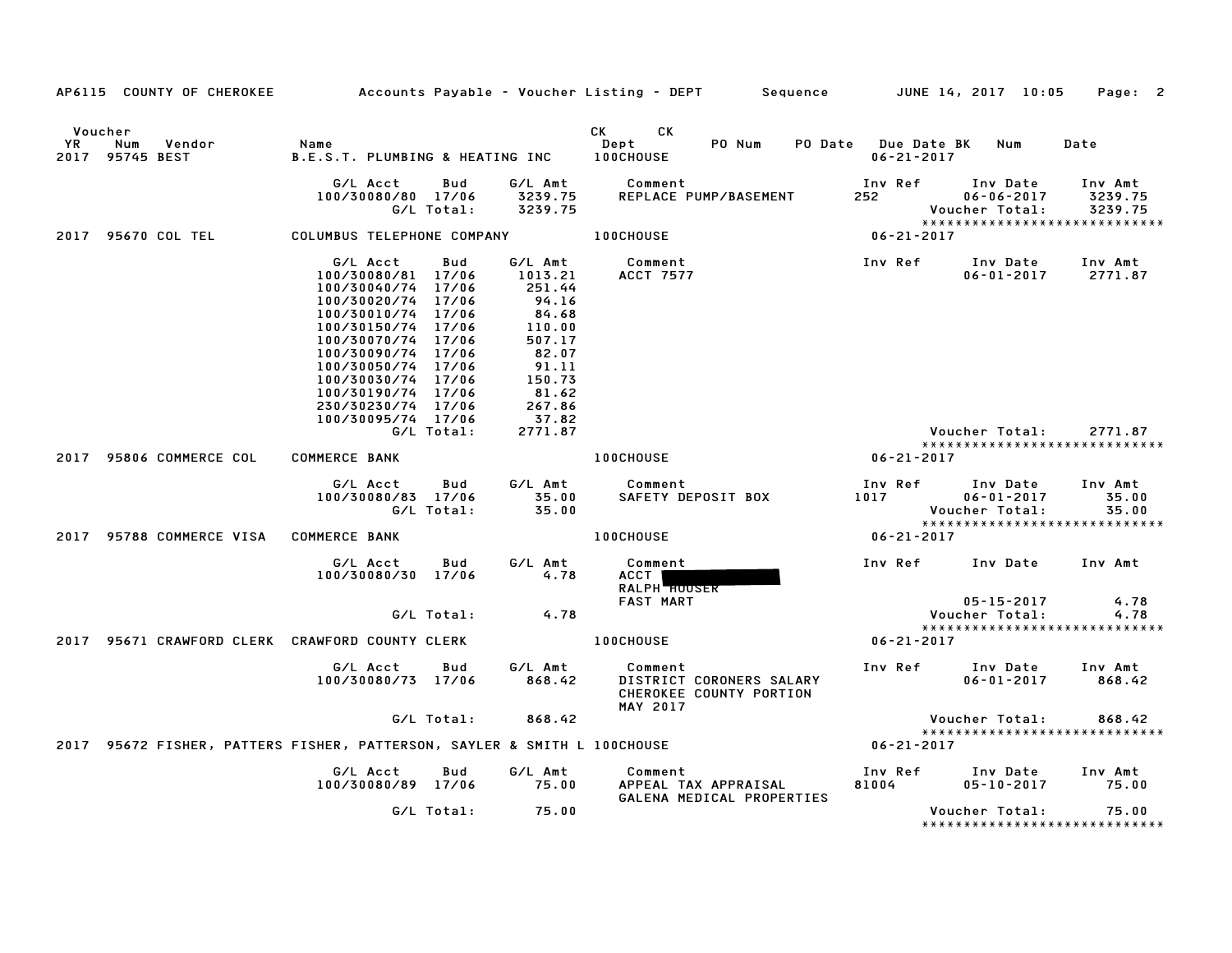|    |                        | AP6115 COUNTY OF CHEROKEE |                                                         |                            |                               | Accounts Payable – Voucher Listing – DEPT       Sequence         JUNE 14, 2017 10:05 |                                             |                                                                                         | Page: 3                                                             |
|----|------------------------|---------------------------|---------------------------------------------------------|----------------------------|-------------------------------|--------------------------------------------------------------------------------------|---------------------------------------------|-----------------------------------------------------------------------------------------|---------------------------------------------------------------------|
|    |                        |                           |                                                         |                            |                               |                                                                                      |                                             |                                                                                         |                                                                     |
|    | Voucher                |                           |                                                         |                            |                               | CK.<br>CK C                                                                          |                                             |                                                                                         |                                                                     |
| YR | Num<br>2017 95781 KONE | Vendor                    | Name<br>KONE INC                                        |                            |                               | Dept<br>PO Num<br>100CHOUSE                                                          | PO Date Due Date BK Num<br>$06 - 21 - 2017$ |                                                                                         | Date                                                                |
|    |                        |                           | G/L Acct<br>100/30080/80 17/06                          | Bud<br>G/L Total:          | 1199.19<br>1199.19            | G/L Amt Comment<br>MAINTENANCE 6/1/17-8/31/17 949638604                              |                                             | Inv Ref Inv Date<br>$06 - 01 - 2017$<br>Voucher Total:                                  | Inv Amt<br>1199.19<br>1199.19<br>*****************************      |
|    |                        |                           | 2017 95667 KS DEPT OF REVE KANSAS DEPARTMENT OF REVENUE |                            |                               | <b>100CHOUSE</b>                                                                     | 06-21-2017                                  |                                                                                         |                                                                     |
|    |                        |                           | G/L Acct<br>100/30080/73 17/06                          | Bud<br>G/L Total:          | G/L Amt<br>269.64<br>269.64   | Comment<br>MILEAGE/DRIVERS LICENSE                                                   | Inv Ref<br>2017 10                          | Inv Date<br>$06 - 06 - 2017$<br>Voucher Total:                                          | Inv Amt<br>269.64<br>269.64<br>*****************************        |
|    |                        |                           | 2017 95827 KS DEPT OF REVE KANSAS DEPARTMENT OF REVENUE |                            |                               | <b>100CHOUSE</b>                                                                     | $06 - 21 - 2017$                            |                                                                                         |                                                                     |
|    |                        |                           | G/L Acct<br>100/30080/73 17/06                          | Bud                        | G/L Amt<br>171.20             | Comment<br>MILEAGE/DRIVERS LICENSE<br><b>BAXTER SPRINGS</b>                          | 2017-11                                     | Inv Ref Inv Date Inv Amt<br>$06 - 12 - 2017$                                            | 171.20                                                              |
|    |                        |                           |                                                         | G/L Total:                 | 171.20                        |                                                                                      |                                             | Voucher Total:                                                                          | 171.20<br>*****************************                             |
|    |                        | 2017 95668 NATALINIS      | NATALINI'S AUTOMOTIVE                                   |                            |                               | <b>100CHOUSE</b>                                                                     | 06-21-2017                                  |                                                                                         |                                                                     |
|    |                        |                           | G/L Acct<br>100/30080/25 17/06                          | Bud<br>G/L Total:          | G/L Amt<br>36.95<br>36.95     | Comment<br><b>BATTERY</b>                                                            | Inv Ref<br>632665                           | Inv Date Inv Amt<br>$04 - 10 - 2017$<br>Voucher Total:                                  | 36.95<br>36.95<br>******************************                    |
|    |                        | 2017 95824 PITNEY GLOBAL  | PITNEY BOWES                                            |                            |                               | <b>100CHOUSE</b>                                                                     | 06-21-2017                                  |                                                                                         |                                                                     |
|    |                        |                           | G/L Acct<br>100/30080/83 17/06                          | Bud<br>G/L Total:          | G/L Amt<br>1573.68<br>1573.68 | Comment<br>LEASE/ACCT 0011679192                                                     | Inv Ref                                     | Inv Date<br>3303715820 06-07-2017<br>Voucher Total:                                     | Inv Amt<br>1573.68<br>1573.68                                       |
|    |                        |                           | 2017 95673 TRUE VALUE COL TRUE VALUE COLUMBUS           |                            |                               | <b>100CHOUSE</b>                                                                     | $06 - 21 - 2017$                            |                                                                                         | *****************************                                       |
|    |                        |                           | G/L Acct<br>100/30080/40 17/06                          | Bud<br>17/06<br>G/L Total: | G/L Amt<br>46.57<br>46.57     | Comment<br><b>FUSE</b><br>PUMP SPRAYER, CEMENT                                       | A314566                                     | Inv Ref      Inv Date<br>A313870       06–02–2017<br>$06 - 08 - 2017$<br>Voucher Total: | Inv Amt<br>16.39<br>30.18<br>46.57<br>***************************** |
|    |                        |                           |                                                         |                            |                               |                                                                                      |                                             | <b>DEPT</b><br>Total:                                                                   | 10292.05                                                            |
|    |                        | 2017 95675 COLUMBUS NEWS  | COLUMBUS NEWS REPORT                                    |                            |                               | 100COMM                                                                              | 06-21-2017                                  |                                                                                         |                                                                     |
|    |                        |                           | G/L Acct<br>100/30010/78 17/06                          | Bud                        | G/L Amt<br>420.00             | Comment<br><b>GRADUATIONS</b><br>BAXTER, RIVERTON, CUHS                              | $2^{\circ}$                                 | Inv Ref Inv Date<br>$05 - 31 - 2017$                                                    | Inv Amt<br>420.00                                                   |
|    |                        |                           |                                                         |                            | G/L Total:       420.00       |                                                                                      |                                             | Voucher Total:                                                                          | 420.00<br>*****************************                             |
|    |                        | 2017 95789 COMMERCE VISA  | <b>COMMERCE BANK</b>                                    |                            |                               | 100COMM                                                                              | $06 - 21 - 2017$                            |                                                                                         |                                                                     |
|    |                        |                           | G/L Acct<br>100/30010/23 17/06<br>100/30010/77 17/06    | Bud                        | G/L Amt<br>41.31<br>315.99    | Comment<br>ACCT  <br><b>NEAL ANDERSON</b>                                            | Inv Ref                                     | Inv Date                                                                                | Inv Amt                                                             |
|    |                        |                           |                                                         |                            |                               | <b>CRACKER BARREL</b><br>TYME OUT LOUNGE                                             |                                             | 05-30-2017<br>$05 - 31 - 2017$                                                          | 14.57<br>13.59                                                      |
|    |                        |                           |                                                         |                            |                               | IHOP<br>COURTYARD JCT CITY                                                           |                                             | 05-31-2017<br>$06 - 03 - 2017$                                                          | 13.15<br>315.99                                                     |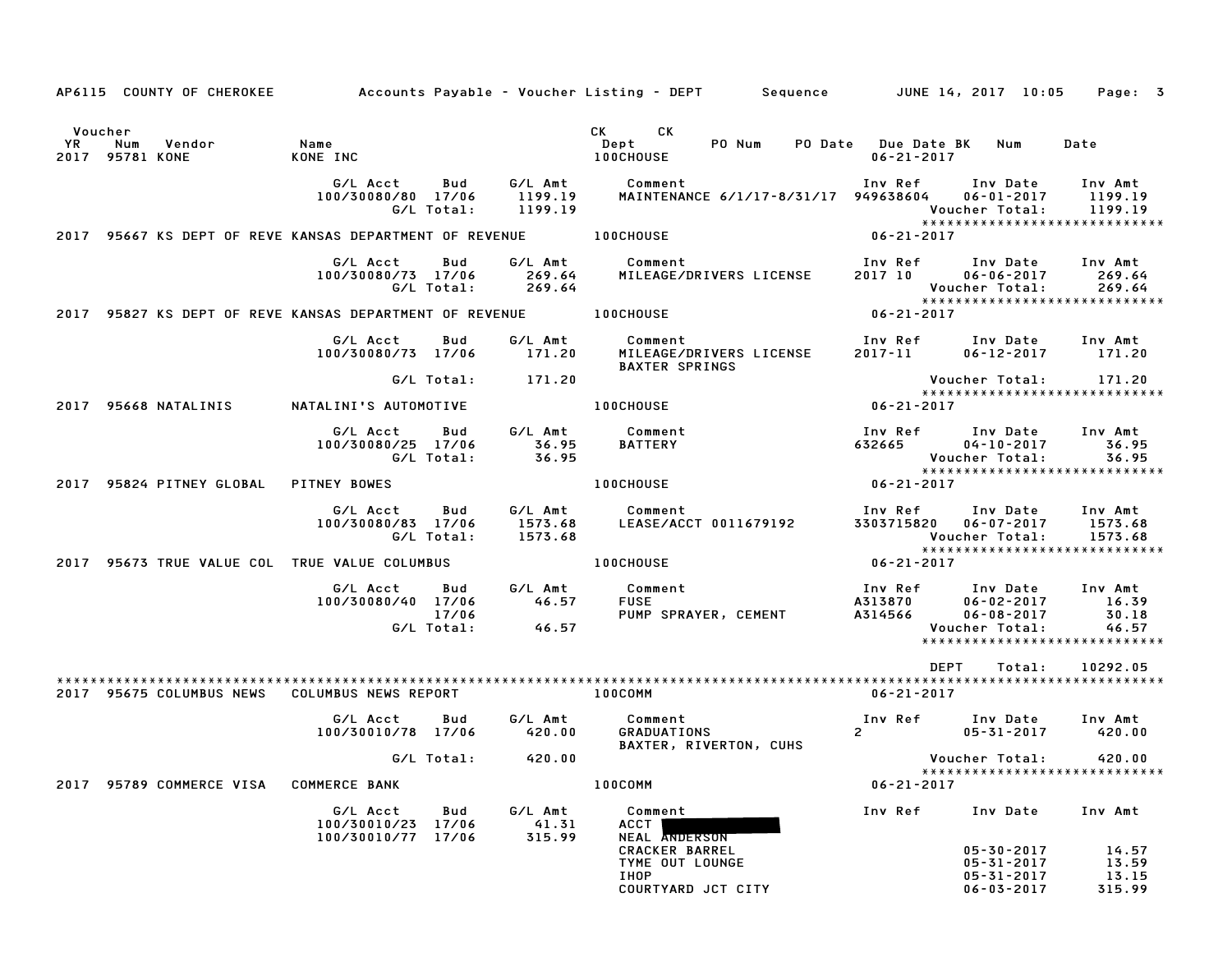|      |                | AP6115 COUNTY OF CHEROKEE |                                                      |                   |                                   | Accounts Payable – Voucher Listing – DEPT         Sequence         JUNE 14, 2017  10:05         |                            |                                                                                               | Page: 4                            |
|------|----------------|---------------------------|------------------------------------------------------|-------------------|-----------------------------------|-------------------------------------------------------------------------------------------------|----------------------------|-----------------------------------------------------------------------------------------------|------------------------------------|
| YR   | Voucher<br>Num | Vendor                    | Name                                                 | G/L Total:        | 357.30                            | CK C<br>CK<br>PO Num<br>Dept                                                                    | <b>PO Date</b>             | <b>Due Date BK</b><br>Num<br>Voucher Total:                                                   | Date<br>357.30                     |
| 2017 |                | 95790 COMMERCE VISA       | <b>COMMERCE BANK</b>                                 |                   |                                   | 100COMM                                                                                         | $06 - 21 - 2017$           | *****************************                                                                 |                                    |
|      |                |                           | G/L Acct<br>100/30010/21 17/06<br>100/30010/77 17/06 | Bud               | G/L Amt<br>45.93<br>315.99        | Comment<br>ACCT 0<br>PATRICK COLLINS<br><b>CRACKER BARREL</b><br>TYME OUT LOUNGE<br><b>IHOP</b> | Inv Ref                    | Inv Date<br>$05 - 30 - 2017$<br>05-31-2017<br>$05 - 31 - 2017$                                | Inv Amt<br>13.26<br>13.58<br>12.15 |
|      |                |                           |                                                      | G/L Total:        | 361.92                            | <b>CULVERS</b><br>COURTYARD                                                                     | $\mathbf{1}$               | $06 - 02 - 2017$<br>$06 - 03 - 2017$<br>Voucher Total:<br>*****************************       | 6.94<br>315.99<br>361.92           |
|      |                |                           |                                                      |                   |                                   |                                                                                                 |                            | DEPT<br>Total:                                                                                | 1139.22                            |
|      |                | 2017 95807 NEX TECH       | <b>NEX-TECH</b>                                      |                   |                                   | 100COMP                                                                                         | $06 - 21 - 2017$           |                                                                                               |                                    |
|      |                |                           | G/L Acct<br>100/30150/89 17/06                       | Bud<br>G/L Total: | G/L Amt<br>2.50<br>2.50           | Comment<br>ACCT 0000403167                                                                      | Inv Ref                    | Inv Date<br>$06 - 01 - 2017$<br>Voucher Total:<br>*****************************               | Inv Amt<br>2.50<br>2.50            |
|      |                | 2017 95676 STRONGHOLD     | STRONGHOLD DATA                                      |                   |                                   | 100COMP                                                                                         | $06 - 21 - 2017$           |                                                                                               |                                    |
|      |                |                           | G/L Acct<br>100/30150/89 17/06                       | Bud<br>G/L Total: | G/L Amt<br>4505.00<br>4505.00     | Comment<br><b>AGREEMENT</b><br>SERVER, MANAGED WORKSTATION                                      | 23228                      | Inv Ref      Inv Date<br>$06 - 01 - 2017$<br>Voucher Total:                                   | Inv Amt<br>4505.00<br>4505.00      |
|      |                |                           |                                                      |                   |                                   |                                                                                                 |                            | *****************************                                                                 |                                    |
|      |                |                           |                                                      |                   |                                   |                                                                                                 |                            | DEPT<br>Total:                                                                                | 4507.50                            |
|      |                | 2017 95758 CLERK SUPREME  | CLERK, KANSAS SUPREME COURT                          |                   |                                   | 100DCOURT                                                                                       | $06 - 21 - 2017$           |                                                                                               |                                    |
|      |                |                           | G/L Acct<br>100/30070/75 17/06                       | Bud               | G/L Amt<br>175.00                 | Comment<br>2017 ATTORNEY REGISTRATION 9006<br>OLIVER K LYNCH                                    | Inv Ref                    | Inv Date<br>$06 - 12 - 2017$                                                                  | Inv Amt<br>175.00                  |
|      |                |                           |                                                      | G/L Total:        | 175.00                            |                                                                                                 |                            | Voucher Total:<br>******************************                                              | 175.00                             |
|      |                | 2017 95759 CULLIGAN       | CULLIGAN OF JOPLIN                                   |                   |                                   | 100DCOURT                                                                                       | $06 - 21 - 2017$           |                                                                                               |                                    |
|      |                |                           | G/L Acct<br>100/30070/89 17/06<br>100/30070/83 17/06 | Bud<br>G/L Total: | G/L Amt<br>9.90<br>18.50<br>28.40 | Comment<br>WATER<br><b>COOLER RENTALS</b>                                                       | Inv Ref<br>99379<br>100093 | Inv Date<br>$05 - 31 - 2017$<br>05-31-2017<br>Voucher Total:<br>***************************** | Inv Amt<br>9.90<br>18.50<br>28.40  |
|      |                |                           | 2017 95760 FOUR STATE PRIN FOUR STATE PRINTING       |                   |                                   | 100DCOURT                                                                                       | $06 - 21 - 2017$           |                                                                                               |                                    |
|      |                |                           | G/L Acct<br>100/30070/21 17/06                       | Bud<br>G/L Total: | G/L Amt<br>32.00<br>32.00         | Comment<br><b>BUSINESS CARDS</b>                                                                | Inv Ref<br>70553           | Inv Date<br>$06 - 06 - 2017$<br>Voucher Total:<br>*****************************               | Inv Amt<br>32.00<br>32.00          |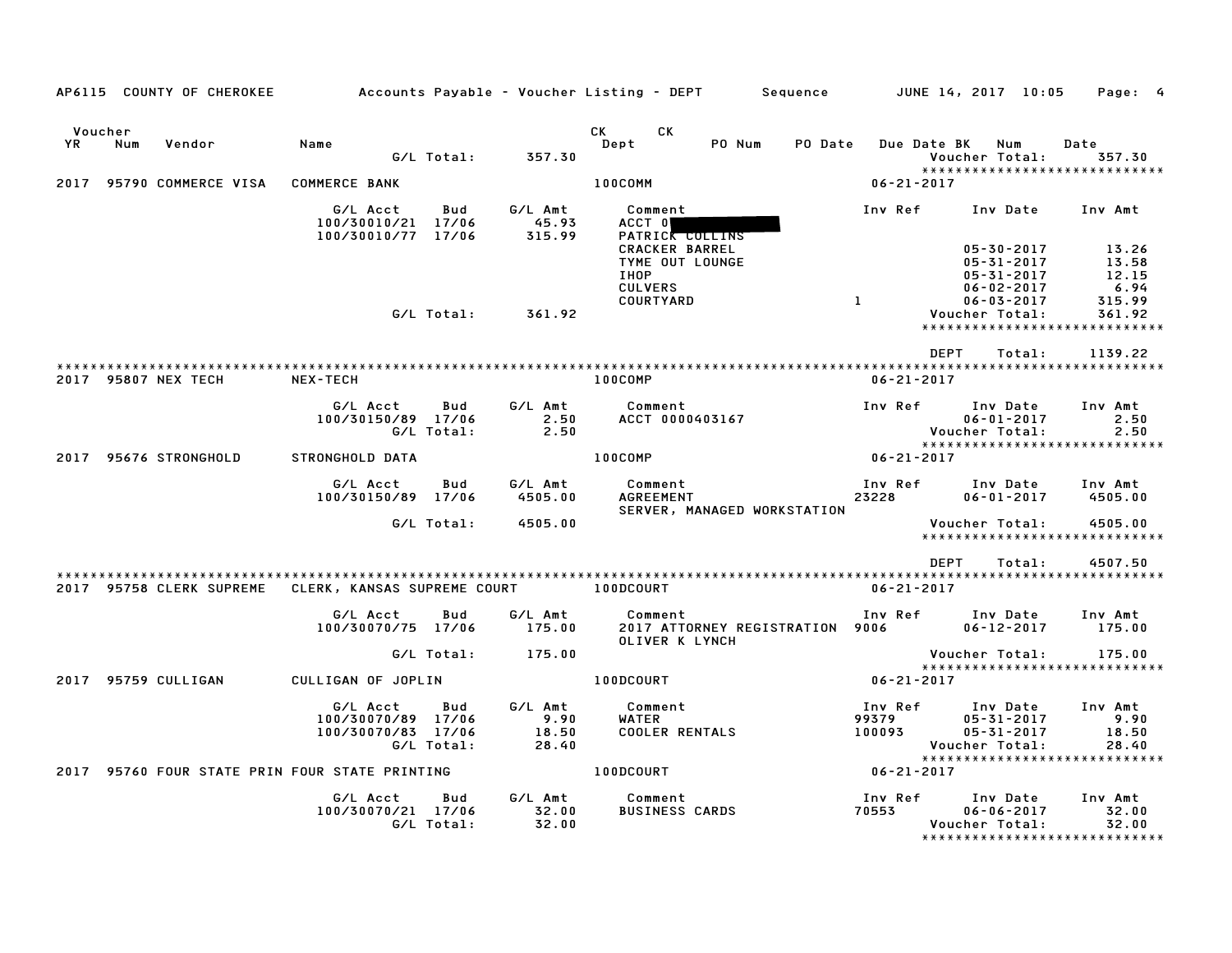|                                                                       |                                                     |                           | AP6115 COUNTY OF CHEROKEE Accounts Payable - Voucher Listing - DEPT Sequence JUNE 14, 2017 10:05 Page: 5                                                 |                                                                                                      |                                                                                                                                                                        |                                                             |
|-----------------------------------------------------------------------|-----------------------------------------------------|---------------------------|----------------------------------------------------------------------------------------------------------------------------------------------------------|------------------------------------------------------------------------------------------------------|------------------------------------------------------------------------------------------------------------------------------------------------------------------------|-------------------------------------------------------------|
| Voucher<br><b>YR</b><br>Num<br>Vendor<br>2017 95761 STENOGRAPH        | Name<br>STENOGRAPH LLC                              |                           | CK CK<br>Dept<br>PO Num<br>100DCOURT                                                                                                                     | PO Date Due Date BK Num<br>$06 - 21 - 2017$                                                          |                                                                                                                                                                        | Date                                                        |
|                                                                       | G/L Acct<br>100/30070/79 17/06 369.00<br>G/L Total: | 369.00                    | Bud G/L Amt Comment                                                                                                                                      |                                                                                                      | Voucher Total:                                                                                                                                                         | 369.00<br>369.00                                            |
| 2017 95762 TURLEY, L LADELL F TURLEY CSR                              |                                                     |                           | 100DCOURT                                                                                                                                                | $06 - 21 - 2017$                                                                                     |                                                                                                                                                                        |                                                             |
|                                                                       | G/L Acct<br>100/30070/89 17/06<br>G/L Total:        | 336.00<br>336.00          | Bud G/L Amt Comment<br>PRELIMINARY TRANSCRIPT                                                                                                            | Inv Ref<br>2016-CR-124 06-05-2017                                                                    | Inv Date Inv Amt<br>Voucher Total:                                                                                                                                     | 336.00<br>336.00                                            |
| 2017 95763 US CELLULAR                                                | US CELLULAR                                         |                           | 100DCOURT                                                                                                                                                | $06 - 21 - 2017$                                                                                     |                                                                                                                                                                        | *****************************                               |
|                                                                       | G/L Acct<br>100/30070/84 17/06<br>G/L Total:        | 41.25<br>41.25            | Bud G/LAmt Comment<br>COMMENTS<br>ACCT 558976541                                                                                                         | Inv Ref      Inv Date     Inv Amt<br>0193192051 05-20-2017                                           | Voucher Total:                                                                                                                                                         | 41.25<br>41.25                                              |
|                                                                       |                                                     |                           |                                                                                                                                                          | DEPT                                                                                                 | Total:                                                                                                                                                                 | 981.65                                                      |
| 2017 95804 ETTINGERS                                                  | ETTINGER'S OFFICE SUPPLY THE RODEPT OFF             |                           |                                                                                                                                                          | 06-21-2017                                                                                           |                                                                                                                                                                        |                                                             |
|                                                                       | G/L Acct<br>Bud<br>100/30330/23 17/06 2054.04       | G∕L Amt                   | Comment<br>TAG ENVELOPES<br>TAG ENVELOPES<br>DAILY STATEMENT<br>WRIST PADS<br>MANILA ENVELOPES<br>MANILA ENVELOPES<br>4901150<br>4897990<br><b>NOTES</b> | Inv Ref     Inv Date    Inv Amt<br>4897900                                                           | $06 - 07 - 2017$ 1765.83<br>$05 - 31 - 2017$<br>$05 - 24 - 2017$<br>$05 - 17 - 2017$<br>$05 - 17 - 2017$<br>$05 - 17 - 2017$<br>05-17-2017<br>กร-17-2017<br>05-17-2017 | 159.82<br>7.69                                              |
|                                                                       | G/L Total: 2054.04                                  |                           |                                                                                                                                                          |                                                                                                      | Voucher Total:                                                                                                                                                         | 2054.04                                                     |
| 2017 95678 MCCARTYS                                                   | MCCARTY'S                                           |                           | 100DEPT OFF                                                                                                                                              | $06 - 21 - 2017$                                                                                     |                                                                                                                                                                        |                                                             |
|                                                                       | G/L Acct<br>Bud<br>100/30330/32 17/06<br>G/L Total: | G/L Amt<br>24.38<br>24.38 | Comment<br>Comment<br>RECEIPT BOOKS                                                                                                                      | Inv Ref      Inv Date<br>P1981200                                                                    | $06 - 05 - 2017$<br>Voucher Total:                                                                                                                                     | Inv Amt<br>24.38<br>24.38<br>****************************** |
| 2017 95805 MONROE SYSTEMS MONROE SYSTEMS FOR BUSINESS INC 100DEPT OFF |                                                     |                           |                                                                                                                                                          | $06 - 21 - 2017$                                                                                     |                                                                                                                                                                        |                                                             |
|                                                                       | G/L Acct<br>Bud                                     | G/L Amt                   | Comment<br>100/30330/23 17/06 55.53 12 RIBBONS<br>G/L Total: 55.53 12 RIBBONS                                                                            | Inv Ref Inv Date<br>2231 05-31-2017                                                                  | Voucher Total:                                                                                                                                                         | Inv Amt<br>55.53<br>55.53                                   |
| 2017 95794 OFFICE 8004                                                |                                                     |                           |                                                                                                                                                          | $06 - 21 - 2017$                                                                                     |                                                                                                                                                                        |                                                             |
|                                                                       | G/L Acct<br>100/30330/30 17/06 265.72               | Bud G/LAmt                | Comment<br>ACCT  <br><b>PAPER</b><br>PAPER, CDR, PENS, PADS                                                                                              | Inv Ref      Inv Date     Inv Amt<br>923875245001 05-01-2017 15.99<br>929584221001 05-22-2017 234.84 |                                                                                                                                                                        |                                                             |
|                                                                       | G/L Total:                                          | 265.72                    | PENS,                                                                                                                                                    | 929584284001 05-22-2017                                                                              | Voucher Total:                                                                                                                                                         | 14.89<br>265.72<br>*****************************            |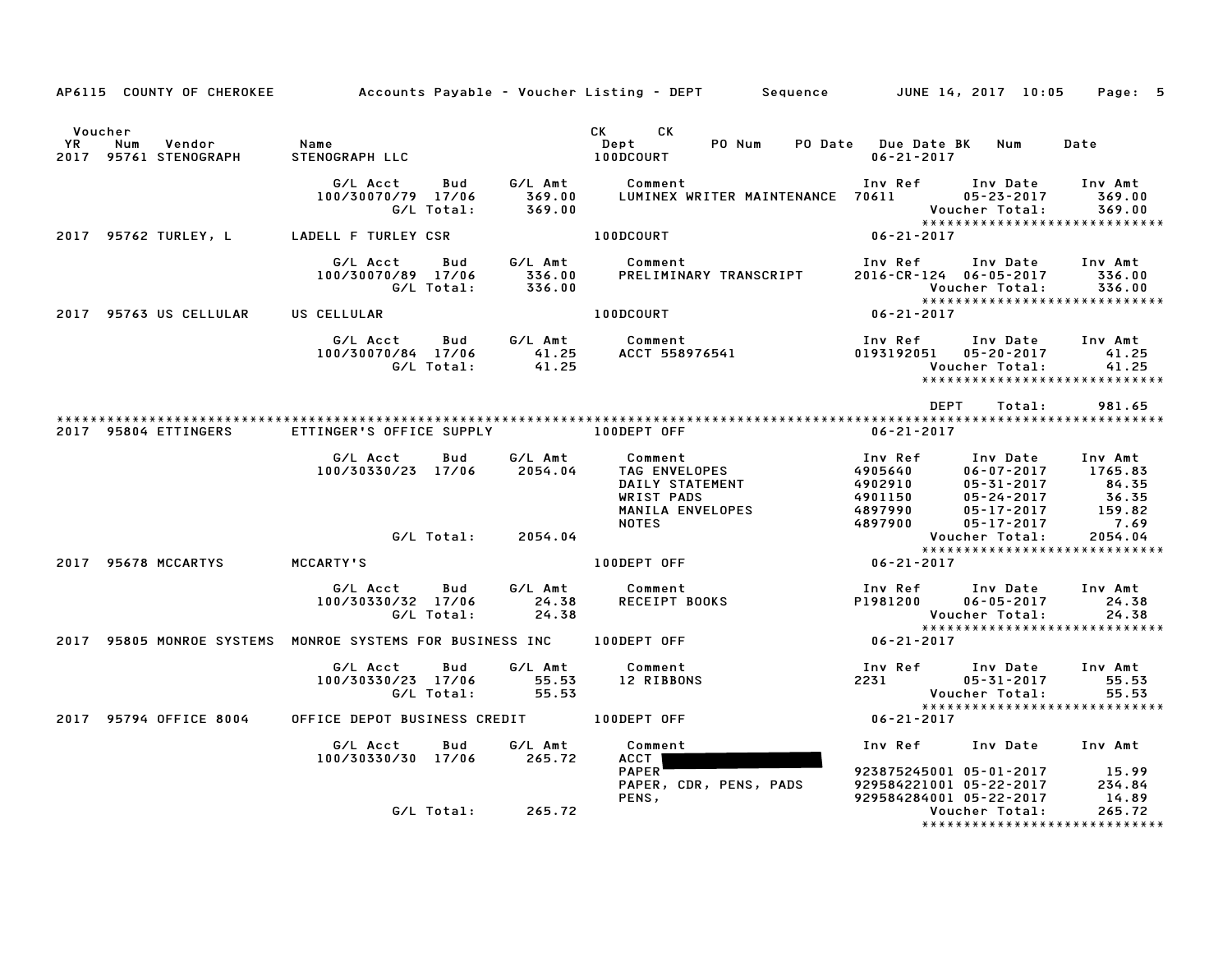| AP6115 COUNTY OF CHEROKEE                              |                                              |              |                             | Accounts Payable – Voucher Listing – DEPT                                  | Sequence |                                 | JUNE 14, 2017 10:05                                    | Page: 6                                                        |
|--------------------------------------------------------|----------------------------------------------|--------------|-----------------------------|----------------------------------------------------------------------------|----------|---------------------------------|--------------------------------------------------------|----------------------------------------------------------------|
| Voucher<br>YR.<br>Num<br>Vendor<br>95764 QUILL<br>2017 | Name<br>QUILL CORPORATION                    |              |                             | Dept<br>PO Num<br>100DEPT OFF                                              | PO Date  | Due Date BK<br>$06 - 21 - 2017$ | СK<br>Num                                              | CK<br>Date                                                     |
|                                                        | G/L Acct<br>100/30330/22 17/06               | Bud<br>17/06 | G/L Amt<br>996.48           | Comment<br>FILES, WIPES, DVD, MARKERS, 7239456<br>FILE JACKETS, POST ITS   |          | Inv Ref                         | Inv Date<br>$06 - 02 - 2017$                           | Inv Amt<br>479.07                                              |
|                                                        | G/L Total:                                   |              | 996.48                      | <b>TONERS</b>                                                              |          | 7307523                         | $06 - 06 - 2017$<br>Voucher Total:                     | 517.41<br>996.48<br>*****************************              |
|                                                        |                                              |              |                             |                                                                            |          | <b>DEPT</b>                     | Total:                                                 | 3396.15                                                        |
| 2017 95677 HEARTLAND                                   | HEARTLAND ELECTRIC COOPERATIVE INC 100E/P    |              |                             |                                                                            |          | $06 - 21 - 2017$                |                                                        |                                                                |
|                                                        | G/L Acct<br>100/30090/89 17/06               | Bud          | G/L Amt<br>44.10            | Comment<br>ACCT 50891200                                                   |          | Inv Ref                         | Inv Date<br>$06 - 01 - 2017$                           | Inv Amt<br>44.10                                               |
|                                                        |                                              | G/L Total:   | 44.10                       | STORM SIREN                                                                |          |                                 | Voucher Total:                                         | 44.10<br>*****************************                         |
|                                                        |                                              |              |                             |                                                                            |          | <b>DFPT</b>                     | Total:                                                 | 44.10                                                          |
| 2017 95797 SANDERS, R                                  | <b>RODNEY SANDERS</b>                        |              |                             | 100GIS                                                                     |          | $06 - 21 - 2017$                |                                                        |                                                                |
|                                                        | G/L Acct<br>100/30210/89 17/06               | Bud          | G/L Amt<br>752.50           | Comment<br>OFFSITE DATA SUPPORT<br><b>GIS TECH SUPPORT</b><br>ARCGISONLINE |          | Inv Ref<br>20170507             | Inv Date<br>$05 - 30 - 2017$                           | Inv Amt<br>420.00<br>190.00<br>142.50                          |
|                                                        | G/L Total:                                   |              | 752.50                      |                                                                            |          |                                 | Voucher Total:                                         | 752.50<br>*****************************                        |
|                                                        |                                              |              |                             |                                                                            |          | <b>DEPT</b>                     | Total:                                                 | 752.50                                                         |
| 2017 95679 COLUMBUS POSTMA POSTMASTER GENERAL          |                                              |              |                             | 100HR                                                                      |          | $06 - 21 - 2017$                |                                                        |                                                                |
|                                                        | G/L Acct<br>100/30095/89 17/06<br>G/L Total: | Bud          | G/L Amt<br>88.00<br>88.00   | Comment<br>PO BOX 2, YEARLY RENTAL                                         |          | Inv Ref                         | Inv Date<br>$06 - 07 - 2017$<br>Voucher Total:         | Inv Amt<br>88.00<br>88.00<br>*****************************     |
|                                                        |                                              |              |                             |                                                                            |          | <b>DEPT</b>                     | Total:                                                 | 88.00                                                          |
| 2017 95808 BOB BARKER                                  | <b>BOB BARKER COMPANY INC</b>                |              |                             | 100JAIL                                                                    |          | $06 - 21 - 2017$                |                                                        |                                                                |
|                                                        | G/L Acct<br>100/30140/39 17/06<br>G/L Total: | Bud          | G/L Amt<br>570.14<br>570.14 | Comment<br>SHIRTS, TROUSERS,                                               |          | Inv Ref<br>1000421316           | Inv Date<br>$06 - 05 - 2017$<br>Voucher Total:         | Inv Amt<br>570.14<br>570.14                                    |
| 2017 95680 CBM                                         | <b>CBM MANAGED SERVICES</b>                  |              |                             | 100JAIL                                                                    |          | $06 - 21 - 2017$                |                                                        | *****************************                                  |
|                                                        | G/L Acct<br>100/30140/31 17/06               | Bud          | G/L Amt<br>5505.95          | Comment<br><b>INMATE MEALS</b>                                             |          | Inv Ref                         | Inv Date                                               | Inv Amt                                                        |
|                                                        | G/L Total:                                   | 17/06        | 5505.95                     | $5/18/17 - 5/24/17$<br>$5/25/17 - 5/31/17$                                 |          | 108298<br>108610                | $05 - 24 - 2017$<br>$05 - 31 - 2017$<br>Voucher Total: | 2754.70<br>2751.25<br>5505.95<br>***************************** |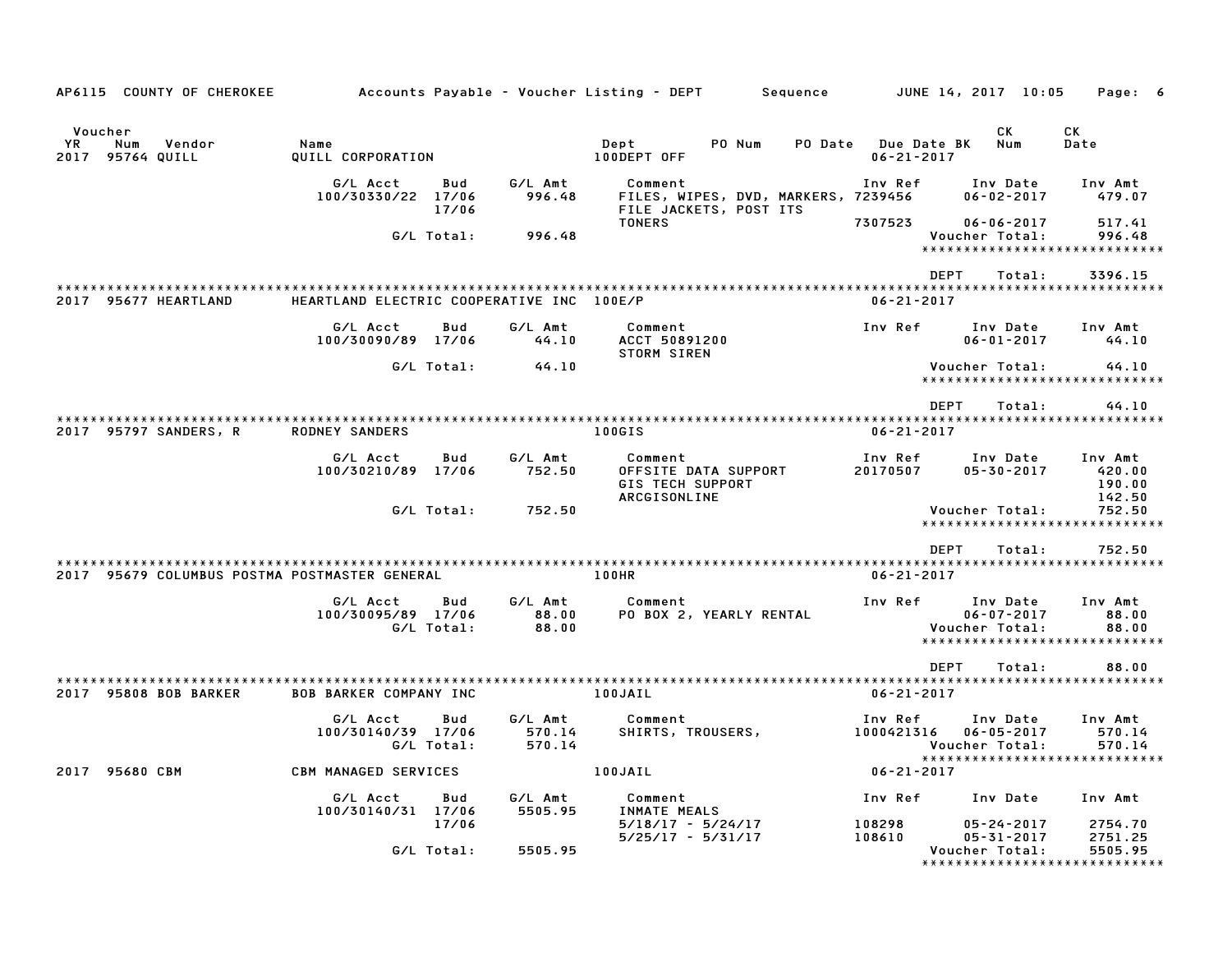|                                                                               |                                                                  |                                   | AP6115 COUNTY OF CHEROKEE Accounts Payable - Voucher Listing - DEPT Sequence JUNE 14, 2017 10:05 Page: 7                                                                                                                       |                                                                                                 |                                        |
|-------------------------------------------------------------------------------|------------------------------------------------------------------|-----------------------------------|--------------------------------------------------------------------------------------------------------------------------------------------------------------------------------------------------------------------------------|-------------------------------------------------------------------------------------------------|----------------------------------------|
| Voucher<br>YR<br>Num Vendor<br>2017 95765 CDL                                 | Name<br>CDL ELECTRIC                                             |                                   | CK CK<br>Dept<br>100JAIL                                                                                                                                                                                                       | PO Num PO Date Due Date BK Num<br>$06 - 21 - 2017$                                              | Date                                   |
|                                                                               | G/L Acct<br>100/30140/80 17/06<br>17/06                          | Bud<br>G/L Amt<br>9495.75         | Comment<br><b>INSTALL NEW PACKAGE UNIT</b><br>REPLACE BAD CONDENSER MOTOR W63913<br>RAN NEW WIRE TO NEW TSTAT 64396 05-31-2017<br>REPLACE CONDENSATE FAN MOTR 64344 05-31-2017<br>REPLACE CONDENSATE FAN MOTR 64344 05-31-2017 | Inv Ref Inv Date<br>05-31-2017                                                                  | Inv Amt<br>8684.00<br>229.61<br>507.14 |
|                                                                               |                                                                  | G/L Total: 9495.75                |                                                                                                                                                                                                                                | Voucher Total:                                                                                  | 75.00<br>9495.75                       |
| 2017 95682 CINTAS             CINTAS FIRST AID & SAFETY               100JAIL |                                                                  |                                   |                                                                                                                                                                                                                                | $06 - 21 - 2017$                                                                                |                                        |
|                                                                               | G/L Acct<br>100/30140/80 17/06 239.27<br>G/L Total: 239.27       | G/L Amt<br>Bud                    | Comment<br>INSPECTION KITCHEN                                                                                                                                                                                                  | Inv Ref      Inv Date     Inv Amt<br>0D74549563 05-24-2017<br>Voucher Total:                    | 239.27<br>239.27                       |
| 2017 95684 CINTAS 0855                                                        | CINTAS CORP                                                      |                                   | 100JAIL                                                                                                                                                                                                                        | *****************************<br>$06 - 21 - 2017$                                               |                                        |
|                                                                               | G/L Acct Bud G/L Amt Comment<br>100/30140/21 17/06<br>G/L Total: | $33.00$<br>$33.00$                | GLOVES                                                                                                                                                                                                                         | Inv Ref      Inv Date     Inv Amt<br>8403188271 05-19-2017<br>Voucher Total:                    | 33.00<br>33.00                         |
| 2017 95766 CINTAS 0855                                                        | CINTAS CORP                                                      |                                   | 100JAIL                                                                                                                                                                                                                        | $06 - 21 - 2017$                                                                                |                                        |
|                                                                               | G/L Acct Bud<br>100/30140/21 17/06<br>G/L Total:                 | G/L Amt<br>49.50<br>49.50         | Comment<br>GLOVES<br>GLOVES                                                                                                                                                                                                    | Inv Ref<br>Inv Date<br>8403209176 06-02-2017<br>Voucher Total:<br>***************************** | Inv Amt<br>49.50<br>49.50              |
| 2017 95685 COLUMBUS                                                           | CITY OF COLUMBUS                                                 |                                   | 100JAIL                                                                                                                                                                                                                        | $06 - 21 - 2017$                                                                                |                                        |
|                                                                               | G/L Acct Bud G/L Amt<br>100/30140/72 17/06<br>G/L Total:         | $110.00$<br>$110.00$              | Comment<br>Comment<br>GARBAGE PICKUP                                                                                                                                                                                           | Inv Ref      Inv Date     Inv Amt<br>09 52410 01 05-31-2017<br>Voucher Total:                   | 110.00<br>110.00                       |
| 2017 95809 COMMERCE VISA COMMERCE BANK                                        |                                                                  |                                   | 100JAIL                                                                                                                                                                                                                        | *****************************<br>$06 - 21 - 2017$                                               |                                        |
|                                                                               | G/L Acct<br>100/30140/30 17/06                                   | G/L Amt<br>Bud<br>20.00           | Comment<br>ACCT  <br>STEVE WATSON                                                                                                                                                                                              | Inv Ref Inv Date Inv Amt                                                                        |                                        |
|                                                                               |                                                                  | $G/L$ Total: $20.00$              | OT 316<br>OT 316                                                                                                                                                                                                               | 05-26-2017<br>$06 - 02 - 2017$<br>Voucher Total:<br>*****************************               | 10.00<br>10.00<br>20.00                |
| 2017 95810 COMMERCE VISA COMMERCE BANK                                        |                                                                  |                                   | 100JAIL                                                                                                                                                                                                                        | 06-21-2017                                                                                      |                                        |
|                                                                               | G/L Acct<br>100/30140/80 17/06<br>100/30140/73 17/06             | G/L Amt<br>Bud<br>307.96<br>88.61 | Comment<br>ACCT I<br>DENNIS OPLOTNIK<br>WALMART                                                                                                                                                                                | Inv Ref Inv Date<br>05-22-2017                                                                  | Inv Amt<br>307.96                      |
|                                                                               |                                                                  |                                   | JIMMYS EGG<br>PHILLIPS 66<br>SONIC DRIVE IN<br>MCDONALDS                                                                                                                                                                       | 06-01-2017<br>$06 - 01 - 2017$<br>06-01-2017<br>$06 - 02 - 2017$                                | 20.34<br>33.00<br>19.67<br>15.60       |
|                                                                               |                                                                  | G/L Total: 396.57                 |                                                                                                                                                                                                                                | Voucher Total:<br>*****************************                                                 | 396.57                                 |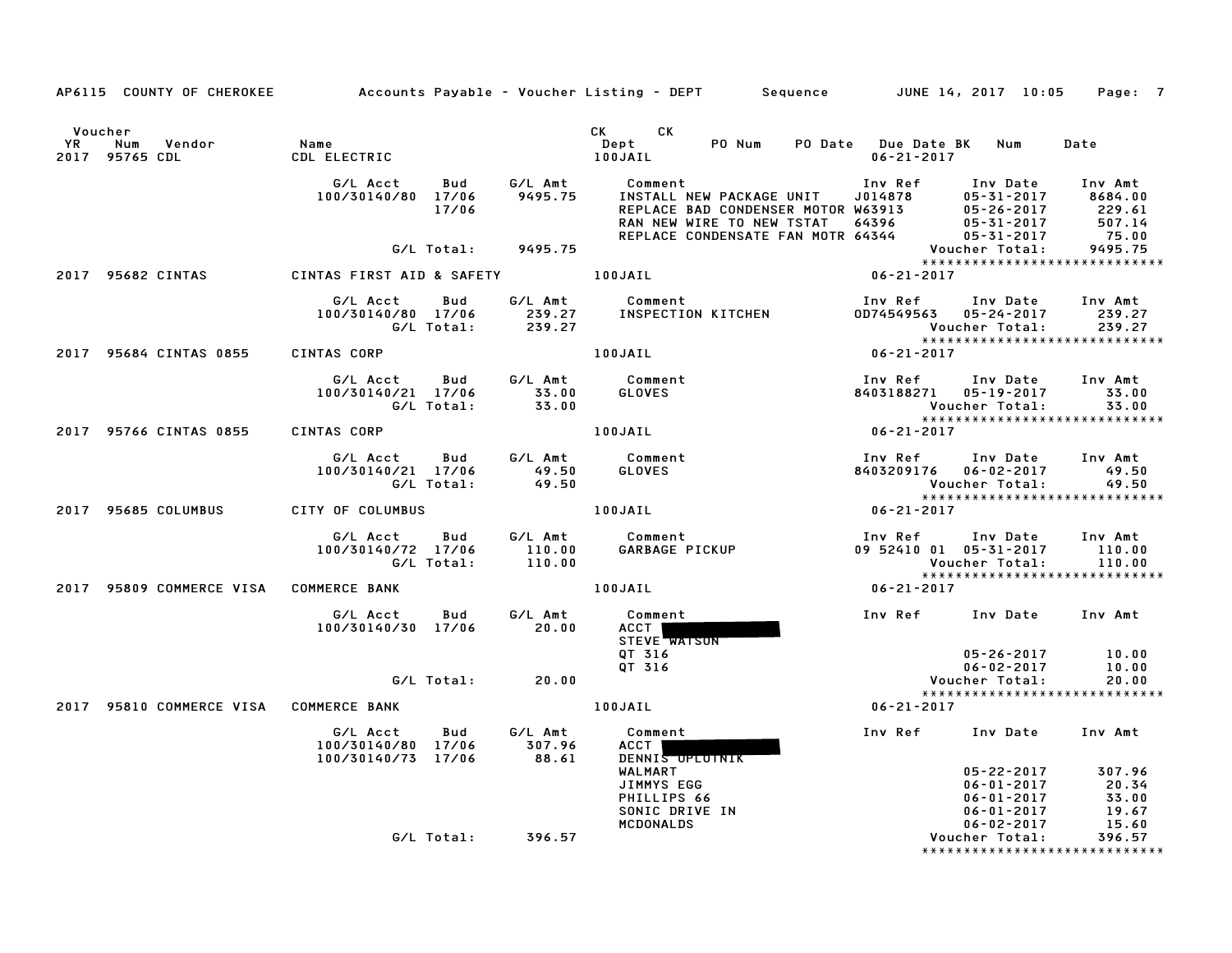|         |                                                    |                                     |                    | AP6115 COUNTY OF CHEROKEE Accounts Payable - Voucher Listing - DEPT Sequence JUNE 14, 2017 10:05 Page: 8                                                                                                                                |                                                                                       |                                                       |
|---------|----------------------------------------------------|-------------------------------------|--------------------|-----------------------------------------------------------------------------------------------------------------------------------------------------------------------------------------------------------------------------------------|---------------------------------------------------------------------------------------|-------------------------------------------------------|
| Voucher |                                                    |                                     |                    |                                                                                                                                                                                                                                         | CK<br>PO Date Due Date BK Num<br>06-21-2017                                           | CK<br>Date                                            |
|         |                                                    |                                     |                    | 6/L Acct Bud G/L Amt Comment Inv Ref Inv Date Inv Amt<br>100/30140/81 17/06 786.56 PRESCRIPTIONS 2016 100 05-18-2017 786.56<br>100/30140/81 17/16 786.56 NETWORK CHARGES                                                                |                                                                                       |                                                       |
|         |                                                    |                                     | G/L Total: 786.56  |                                                                                                                                                                                                                                         | Voucher Total: 786.56<br>****************************                                 |                                                       |
|         |                                                    |                                     |                    | 2017 95767 EVANS EVAN'S HEALTH MART DRUG 100JAIL 100JAIL 100JAIL 06-21-2017                                                                                                                                                             |                                                                                       |                                                       |
|         |                                                    |                                     |                    | 6/L Acct Bud G/L Amt Comment Inv Ref Inv Date Inv Amt<br>100/30140/81 17/06 177.77 INMATE MEDICINES 05-31-2017 164.23<br>6/L Total: 177.77 INMATE MEDICINES 05-31-2017 13.54<br>LL'S PEST CONTROL 100JAIL 100JAIL 06-21-2017            |                                                                                       |                                                       |
|         |                                                    |                                     |                    |                                                                                                                                                                                                                                         |                                                                                       |                                                       |
|         | 2017 95688 HALLS               HALL'S PEST CONTROL |                                     |                    |                                                                                                                                                                                                                                         |                                                                                       |                                                       |
|         |                                                    |                                     |                    | 6/LAcct Bud G/LAmt Comment Inv Ref Inv Date Inv Amt<br>100/30140/80 17/06 75.00 MONTHLY SPRAY 77381 05-26-2017 75.00<br>6/LTotal: 75.00 100JAIL 100JAIL 106-21-2017<br>ENRY KRAFTINC 100JAIL 100JAIL 06-21-2017                         |                                                                                       |                                                       |
|         | 2017 95690 HENRY KRAFT HENRY KRAFT INC             |                                     |                    |                                                                                                                                                                                                                                         |                                                                                       |                                                       |
|         |                                                    |                                     | 17/06              | G/L Acct   Bud    G/L Amt       Comment                          Inv Ref    Inv Date   Inv Amt<br>100/30140/40   17/06     1708.42     LINERS, CUPS, T/TISSUE       244260           05–25–2017       427.61<br>17/06<br>TOWELS,        |                                                                                       |                                                       |
|         |                                                    |                                     |                    | CLEANER, BLEACH, DETERGENT 243408 05-11-2017 597.09<br>T/TISSUE <b>Anticate State</b>                                                                                                                                                   |                                                                                       |                                                       |
|         |                                                    |                                     | G/L Total: 1708.42 | LINERS, BLEACH, T/TISSUE 245027                                                                                                                                                                                                         | 245027 06-08-2017 683.72<br>Voucher Total: 1708.42<br>******************************* |                                                       |
|         | 2017 95693 JOE HARDING JOE HARDING INC             |                                     |                    |                                                                                                                                                                                                                                         |                                                                                       |                                                       |
|         |                                                    |                                     |                    |                                                                                                                                                                                                                                         |                                                                                       | Voucher Total: 419.50<br>**************************** |
|         |                                                    |                                     |                    |                                                                                                                                                                                                                                         | $06 - 21 - 2017$                                                                      |                                                       |
|         |                                                    |                                     |                    | 6/L Acct Bud G/L Amt Comment Inv Ref Inv Date Inv Amt<br>100/30140/72 17/06 106.21 ACCT 510401545 1674911 36 06-06-2017 106.21<br>6/L Total: 106.21 6/L Total: 106.21 106.21 106.21                                                     |                                                                                       |                                                       |
|         | 2017 95694 MERCY MAUDE                             | MERCY MAUDE NORTON HOSPITAL 100JAIL |                    |                                                                                                                                                                                                                                         | $06 - 21 - 2017$                                                                      |                                                       |
|         |                                                    |                                     |                    | 6/L Acct Bud G/L Amt Comment Inv Ref Inv Date Inv Amt<br>100/30140/81 17/06 107.40 INMATEMEDICAL 94000079450004-30-2017 53.70<br>17/06 INMATEMEDICAL 94000087760005-26-2017 53.70<br>6/L Total: 107.40 INMATEMEDICAL 94000087760005-26- |                                                                                       |                                                       |
|         |                                                    |                                     |                    | 2017 95795 OBERBECK, J JIMMY DOBERBECK 100JAIL 100JAIL 2017                                                                                                                                                                             |                                                                                       |                                                       |
|         |                                                    |                                     |                    |                                                                                                                                                                                                                                         |                                                                                       | *****************************                         |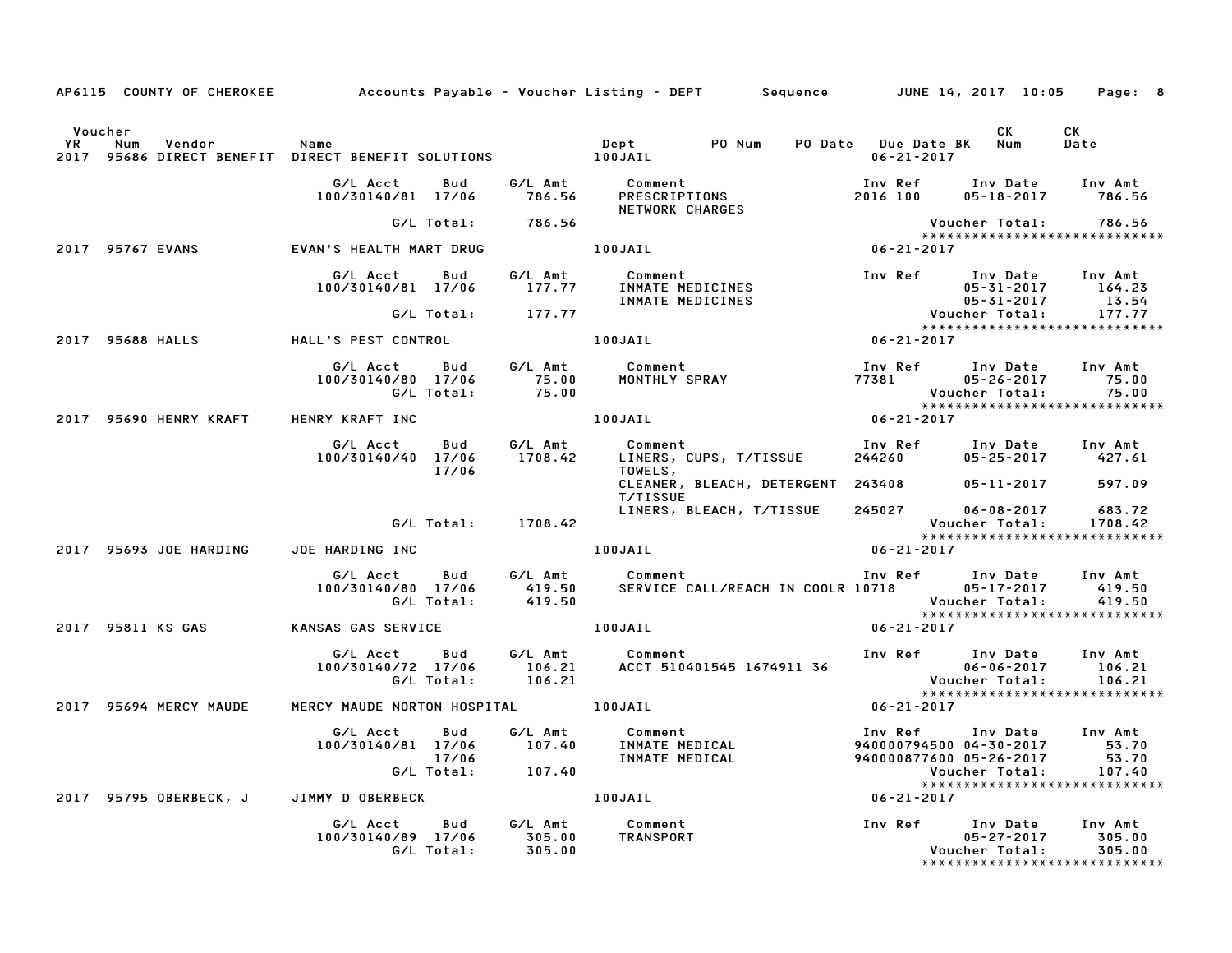|         |                                            |                                                                                                           | AP6115 COUNTY OF CHEROKEE Accounts Payable - Voucher Listing - DEPT Sequence JUNE 14, 2017 10:05                                                                                                                                        |                              | Page: 9                       |
|---------|--------------------------------------------|-----------------------------------------------------------------------------------------------------------|-----------------------------------------------------------------------------------------------------------------------------------------------------------------------------------------------------------------------------------------|------------------------------|-------------------------------|
| Voucher |                                            |                                                                                                           |                                                                                                                                                                                                                                         | CK                           | CK<br>Date                    |
|         |                                            |                                                                                                           | G/L Acct Bud G/L Amt Comment Inv Ref Inv Date Inv Amt<br>100/30140/73 17/06 7.50 REIMB/TURNPIKE FEES 06-08-2017 7.50<br>G/L Total: 7.50 100JAIL 100JAIL 106-21-2017 7.50<br>C ELECTRIC SUPPLY 100JAIL 100JAIL 06-21-2017                |                              |                               |
|         | 2017 95812 SMC SMC ELECTRIC SUPPLY 100JAIL |                                                                                                           |                                                                                                                                                                                                                                         |                              |                               |
|         |                                            |                                                                                                           | G/L Acct       Bud        G/L Amt           Comment                               Inv Ref       Inv Date      Inv Amt<br>100/30140/80   17/06        263.34      COMPACT TUBES, WIRENUTS       5030142600    06-08-2017        26       |                              |                               |
|         |                                            |                                                                                                           |                                                                                                                                                                                                                                         |                              |                               |
|         |                                            |                                                                                                           | G/L Acct Bud G/L Amt Comment Inv Ref Inv Date Inv Amt<br>100/30140/22 17/06 149.98 TROUSERS, COAT, BOOTS, PANT 51305 05–30–2017 149.98<br>G/L Total: 149.98 Voucher Total: 149.98<br>CHELLE TIPPIE 100JAIL 100JAIL 06–21–2017           |                              |                               |
|         | 2017 95697 TIPPIE, MI MICHELLE TIPPIE      |                                                                                                           |                                                                                                                                                                                                                                         |                              |                               |
|         |                                            |                                                                                                           | G/L Acct Bud G/L Amt Comment Inv Ref Inv Date Inv Amt<br>100/30140/40 17/06 38.70 REIMB/WINDEX, WAHL HAIRCUT 05-26-2017 38.70<br>G/L Total: 38.70 58.70 Woucher Total: 38.70                                                            |                              |                               |
|         | 2017 95699 TURNKEY TURNKEY CORRECTIONS     |                                                                                                           | $06 - 21 - 2017$<br>100JAIL                                                                                                                                                                                                             |                              |                               |
|         |                                            | G/L Total: 1511.37                                                                                        | 6/L Acct Bud G/L Amt Comment Inv Ref Inv Date Inv Amt<br>100/30140/39 17/06 1511.37 CANTEEN SALES 114620170521 05-21-2017 504.09<br>17/06 CANTEEN SALES 114620170531 05-31-2017 534.91<br>1917.50 INMATE EMAIL CHARGED 114620170531 05- | Voucher Total:               | 1511.37                       |
|         |                                            |                                                                                                           |                                                                                                                                                                                                                                         |                              | ***************************** |
|         | 2017 95769 AT&T 5068 AT&T                  |                                                                                                           | <b>100SHERIFF</b>                                                                                                                                                                                                                       | DEPT<br>Total:<br>06-21-2017 | 22076.93                      |
|         |                                            |                                                                                                           | 6/L Acct Bud 6/L Amt Comment<br>100/30060/74 17/06 106.30 ACCT 057 721 2154 001 106/30060/74 17/06 106.30<br>67.62 6/L Total: 106.30 030 517 9815 001<br>67.50 05-25-2017 18.68 Voucher Total: 106.30                                   |                              |                               |
|         |                                            |                                                                                                           |                                                                                                                                                                                                                                         |                              | ***************************** |
|         |                                            |                                                                                                           | 2017 95700 COL TEL COLUMBUS TELEPHONE COMPANY 100SHERIFF THE RESERVED OF 21-2017                                                                                                                                                        |                              |                               |
|         |                                            | G/L Acct  Bud  G/L Amt  Comment<br>100/30060/74 17/06  1713.80  ACCT  2963<br>17/06<br>G/L Total: 1713.80 | 171                                                                                                                                                                                                                                     |                              | ***************************** |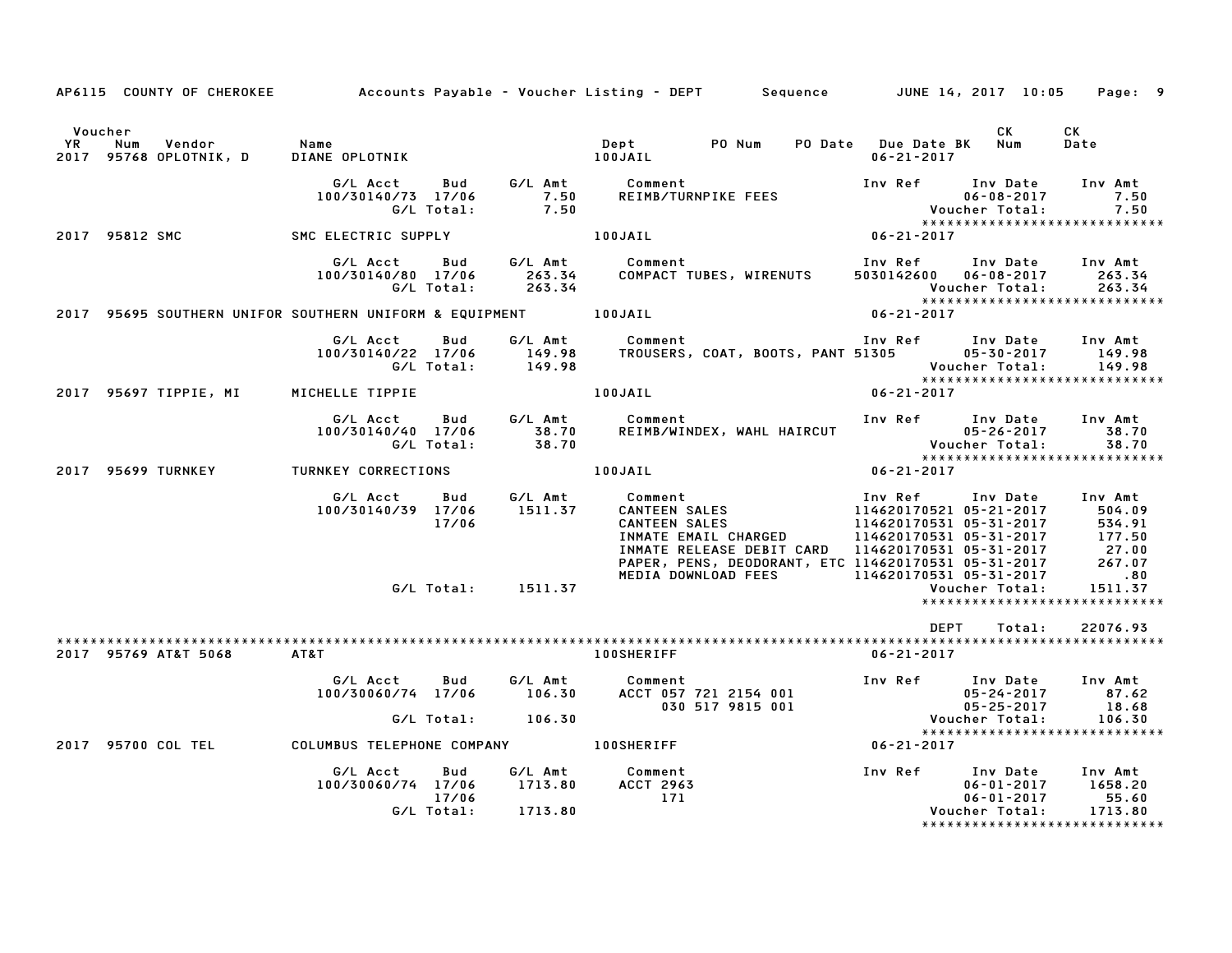|      | AP6115 COUNTY OF CHEROKEE                            |                                                |              |                            | Accounts Payable – Voucher Listing – DEPT         Sequence |                           |                                                | JUNE 14, 2017 10:05                                      | Page: 10                                |
|------|------------------------------------------------------|------------------------------------------------|--------------|----------------------------|------------------------------------------------------------|---------------------------|------------------------------------------------|----------------------------------------------------------|-----------------------------------------|
| YR   | Voucher<br>Num<br>Vendor<br>2017 95813 COMMERCE VISA | Name<br><b>COMMERCE BANK</b>                   |              |                            | CK .<br><b>CK</b><br>Dept<br><b>100SHERIFF</b>             | PO Num                    | <b>PO Date</b> Due Date BK<br>$06 - 21 - 2017$ | Num                                                      | Date                                    |
|      |                                                      | G/L Acct<br>100/30060/88 17/06<br>100/30060/30 | Bud<br>17/06 | G/L Amt<br>126.72<br>14.04 | Comment<br>ACCT  <br>DAVID GROVES                          |                           | Inv Ref                                        | Inv Date                                                 | Inv Amt                                 |
|      |                                                      | 490/30490/29                                   |              | 1030.00                    | <b>LABETTE BANK</b><br>CASH ADVANCE FEE<br>HOLIDAY INN     |                           |                                                | $05 - 10 - 2017$<br>$05 - 12 - 2017$<br>$05 - 24 - 2017$ | 1000.00<br>30.00<br>126.72              |
|      |                                                      |                                                | G/L Total:   | 1170.76                    | <b>CASEYS</b>                                              |                           |                                                | $05 - 24 - 2017$<br>Voucher Total:                       | 14.04<br>1170.76                        |
| 2017 | 95814 COMMERCE VISA                                  | <b>COMMERCE BANK</b>                           |              |                            | <b>100SHERIFF</b>                                          |                           | $06 - 21 - 2017$                               |                                                          | *****************************           |
|      |                                                      | G/L Acct<br>100/30060/88 17/06                 | Bud          | G/L Amt<br>145.47          | Comment<br>ACCT<br><b>NOBLE DOBKINS</b>                    |                           | Inv Ref                                        | Inv Date                                                 | Inv Amt                                 |
|      |                                                      |                                                |              |                            | TACO BELL<br>ECONO LODGE<br>MCDONALDS                      |                           |                                                | $05 - 22 - 2017$<br>$05 - 22 - 2017$<br>$05 - 23 - 2017$ | 5.34<br>116.00<br>9.29                  |
|      |                                                      |                                                |              |                            | EZ ROCK CAFE                                               | <b>BRECKS GREEN ACRES</b> |                                                | $05 - 23 - 2017$<br>$05 - 24 - 2017$                     | 8.54<br>6.30                            |
|      |                                                      |                                                | G/L Total:   | 145.47                     |                                                            |                           |                                                | Voucher Total:                                           | 145.47<br>***************************** |
| 2017 | 95815 COMMERCE VISA                                  | <b>COMMERCE BANK</b>                           |              |                            | <b>100SHERIFF</b>                                          |                           | $06 - 21 - 2017$                               |                                                          |                                         |
|      |                                                      | G/L Acct<br>100/30060/30 17/06                 | Bud          | G/L Amt<br>38.25           | Comment<br>ACCT<br><b>BEAU HAMLIN</b>                      |                           | Inv Ref                                        | Inv Date                                                 | Inv Amt                                 |
|      |                                                      |                                                | G/L Total:   | 38.25                      | QT 72                                                      |                           |                                                | $05 - 04 - 2017$<br>Voucher Total:                       | 38.25<br>38.25                          |
|      |                                                      |                                                |              |                            |                                                            |                           |                                                |                                                          | *****************************           |
|      | 2017 95816 COMMERCE VISA                             | <b>COMMERCE BANK</b>                           |              |                            | <b>100SHERIFF</b>                                          |                           | $06 - 21 - 2017$                               |                                                          |                                         |
|      |                                                      | G/L Acct<br>100/30060/88 17/06                 | Bud          | G/L Amt<br>514.75          | Comment<br>ACCT  <br><b>BRIAN RERNS</b>                    |                           | Inv Ref                                        | Inv Date                                                 | Inv Amt                                 |
|      |                                                      |                                                |              |                            | <b>APPLEBEES</b>                                           |                           |                                                | $05 - 10 - 2017$                                         | 37.06                                   |
|      |                                                      |                                                |              |                            | <b>SUBWAY</b><br>AUGUSTA VALERO                            |                           |                                                | $05 - 11 - 2017$<br>05-11-2017                           | 12.05<br>25.00                          |
|      |                                                      |                                                |              |                            | <b>FAIRFIELD INN</b>                                       |                           |                                                | 05-12-2017                                               | 220.32                                  |
|      |                                                      |                                                | G/L Total:   | 514.75                     | <b>FAIRFIELD INN</b>                                       |                           |                                                | $05 - 12 - 2017$<br>Voucher Total:                       | 220.32<br>514.75                        |
|      | 2017 95817 COMMERCE VISA                             | <b>COMMERCE BANK</b>                           |              |                            | 100SHERIFF                                                 |                           | 06-21-2017                                     |                                                          | *****************************           |
|      |                                                      |                                                |              |                            |                                                            |                           |                                                |                                                          |                                         |
|      |                                                      | G/L Acct<br>100/30060/88 17/06                 | Bud          | G/L Amt<br>27.59           | Comment<br>ACCT<br>ANNE SHARP                              |                           | Inv Ref                                        | Inv Date                                                 | Inv Amt                                 |
|      |                                                      |                                                | G/L Total:   | 27.59                      | AUGUSTA VALERO                                             |                           |                                                | $06 - 01 - 2017$<br>Voucher Total:                       | 27.59<br>27.59                          |
|      |                                                      |                                                |              |                            |                                                            |                           |                                                |                                                          | *****************************           |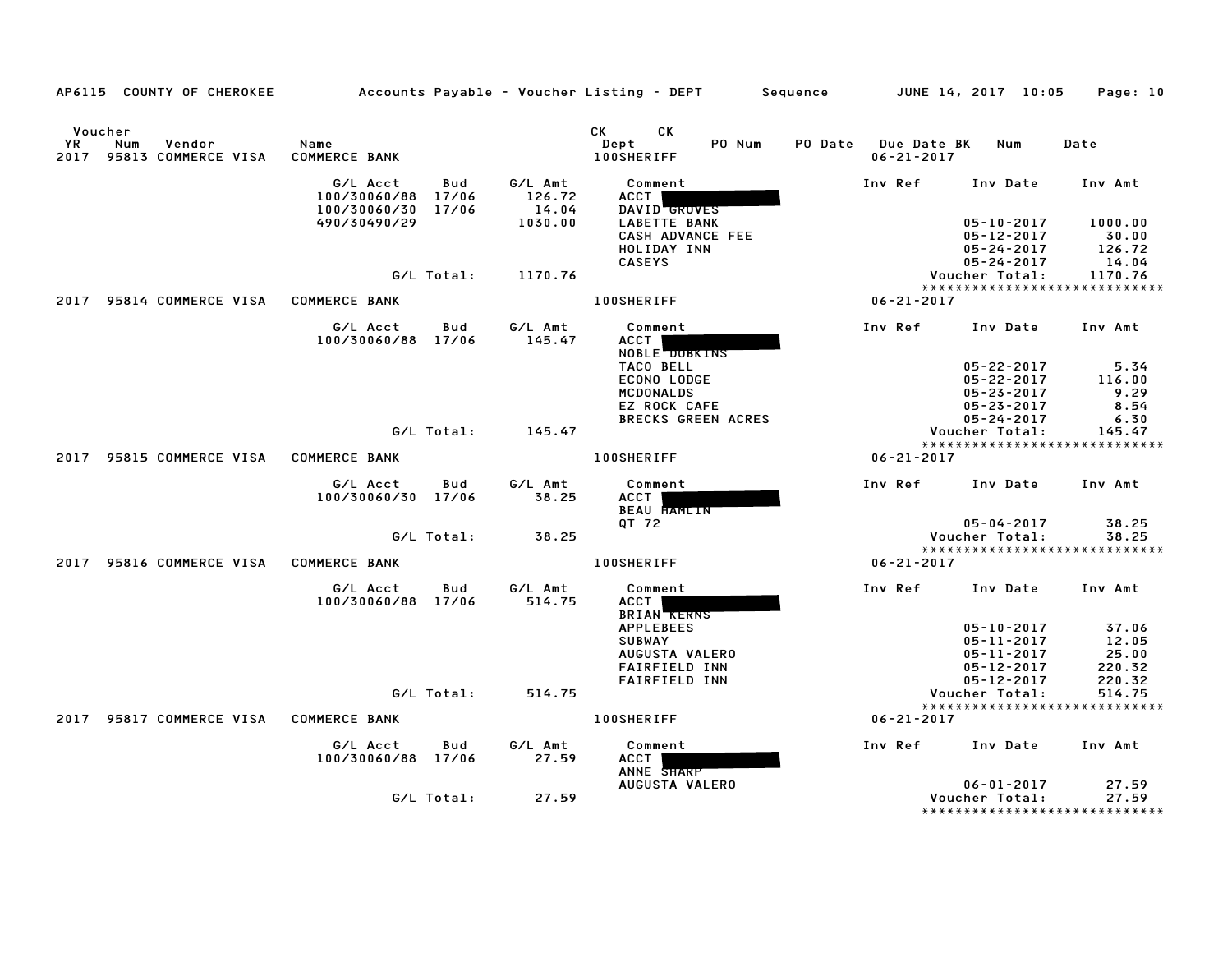|             |                | AP6115 COUNTY OF CHEROKEE     |                                                                          |                       |                                     | Accounts Payable – Voucher Listing – DEPT         Sequence |                             |                                         | JUNE 14, 2017 10:05                                                                     | Page: 11                                    |
|-------------|----------------|-------------------------------|--------------------------------------------------------------------------|-----------------------|-------------------------------------|------------------------------------------------------------|-----------------------------|-----------------------------------------|-----------------------------------------------------------------------------------------|---------------------------------------------|
| YR.<br>2017 | Voucher<br>Num | Vendor<br>95818 COMMERCE VISA | Name<br><b>COMMERCE BANK</b>                                             |                       |                                     | CK .<br>CK.<br>Dept<br><b>100SHERIFF</b>                   | PO Num                      | PO Date Due Date BK<br>$06 - 21 - 2017$ | Num                                                                                     | Date                                        |
|             |                |                               | G/L Acct<br>100/30060/88 17/06                                           | Bud                   | G/L Amt<br>33.64                    | Comment<br>ACCT 0<br>TRAVIS <b>TIELDS</b>                  |                             | Inv Ref                                 | Inv Date                                                                                | Inv Amt                                     |
|             |                |                               |                                                                          | G/L Total:            | 33.64                               | PF CHANGS                                                  |                             |                                         | $05 - 04 - 2017$<br>Voucher Total:<br>*****************************                     | 33.64<br>33.64                              |
| 2017        |                | 95819 COMMERCE VISA           | <b>COMMERCE BANK</b>                                                     |                       |                                     | <b>100SHERIFF</b>                                          |                             | 06-21-2017                              |                                                                                         |                                             |
|             |                |                               | G/L Acct<br>100/30060/94 17/06<br>100/30060/30<br>100/30060/88 17/06     | Bud<br>17/06          | G/L Amt<br>25.37<br>46.17<br>514.64 | Comment<br>ACCT  <br><b>TERRY CLUGSTON</b>                 | MARRIOTT OVERLAND PARK      | Inv Ref                                 | Inv Date<br>05-11-2017                                                                  | Inv Amt<br>319.64                           |
|             |                |                               |                                                                          |                       |                                     | <b>PAYPAL</b><br>EGOV FEE<br>PHILLIPS 66                   | KS CHEROKEE CO MOTOR        |                                         | $05 - 26 - 2017$<br>05-26-2017<br>$05 - 26 - 2017$<br>$05 - 31 - 2017$                  | 195.00<br>24.75<br>$\overline{62}$<br>46.17 |
|             |                |                               |                                                                          | G/L Total:            | 586.18                              |                                                            |                             |                                         | Voucher Total:<br>*****************************                                         | 586.18                                      |
|             |                | 2017 95822 COMMERCE VISA      | <b>COMMERCE BANK</b>                                                     |                       |                                     | 100SHERIFF                                                 |                             | $06 - 21 - 2017$                        |                                                                                         |                                             |
|             |                |                               | G/L Acct<br>100/30060/30<br>100/30060/88                                 | Bud<br>17/06<br>17/06 | G/L Amt<br>29.15<br>28.64           | Comment<br>ACCT I<br><b>JUSTIN NOEL</b>                    |                             | Inv Ref                                 | Inv Date                                                                                | Inv Amt                                     |
|             |                |                               |                                                                          | G/L Total:            | 57.79                               | <b>CONOCO</b><br><b>SUBWAY</b>                             |                             |                                         | $05 - 25 - 2017$<br>$06 - 01 - 2017$<br>Voucher Total:<br>***************************** | 29.15<br>28.64<br>57.79                     |
|             |                |                               | 2017 95770 CRAW KAN TELEPH CRAW-KAN TELEPHONE COOPERATIVE INC 100SHERIFF |                       |                                     |                                                            |                             | 06-21-2017                              |                                                                                         |                                             |
|             |                |                               | G/L Acct<br>100/30060/74 17/06                                           | Bud<br>G/L Total:     | G/L Amt<br>35.69<br>35.69           | Comment<br>ACCT 121787                                     |                             | Inv Ref                                 | Inv Date<br>$06 - 01 - 2017$<br>Voucher Total:<br>*****************************         | Inv Amt<br>35.69<br>35.69                   |
|             |                |                               | 2017 95701 FRANK FLET DOD FRANK FLETCHER DODGE                           |                       |                                     | <b>100SHERIFF</b>                                          |                             | 06-21-2017                              |                                                                                         |                                             |
|             |                |                               | G/L Acct<br>100/30060/25 17/06                                           | Bud<br>G/L Total:     | G/L Amt<br>125.92<br>125.92         | Comment<br>SHIELD, ROD-GAS                                 |                             | Inv Ref<br>98408                        | Inv Date<br>$05 - 30 - 2017$<br>Voucher Total:                                          | Inv Amt<br>125.92<br>125.92                 |
|             |                | 2017 95702 FULL SERVICE       | FULL SERVICE AUTOMOTIVE                                                  |                       |                                     | <b>100SHERIFF</b>                                          |                             | 06-21-2017                              | *****************************                                                           |                                             |
|             |                |                               | G/L Acct<br>100/30060/25 17/06                                           | Bud<br>G/L Total:     | G/L Amt<br>50.00<br>50.00           | Comment                                                    | REPAIR WINDSHIELD CHIPS     | Inv Ref<br>660358                       | Inv Date<br>$05 - 25 - 2017$<br>Voucher Total:<br>*****************************         | Inv Amt<br>50.00<br>50.00                   |
| 2017        |                |                               | 95706 HOMICIDE TRAIN HOMICIDETRAINING.COM                                |                       |                                     | <b>100SHERIFF</b>                                          |                             |                                         | 06-21-2017 1 34966 06-12-2017 HAND                                                      |                                             |
|             |                |                               | G/L Acct<br>100/30060/88 17/06                                           | Bud<br>17/06          | G/L Amt<br>450.00                   | Comment<br>MATTHEW HATFIELD                                | DEATH/HOMICIDE INVESTIGATIN | Inv Ref                                 | Inv Date<br>$06 - 01 - 2017$                                                            | Inv Amt<br>450.00                           |
|             |                |                               |                                                                          | G/L Total:            | 450.00                              | DERREK MITCHELL                                            |                             |                                         | Voucher Total:<br>*******************************                                       | 450.00                                      |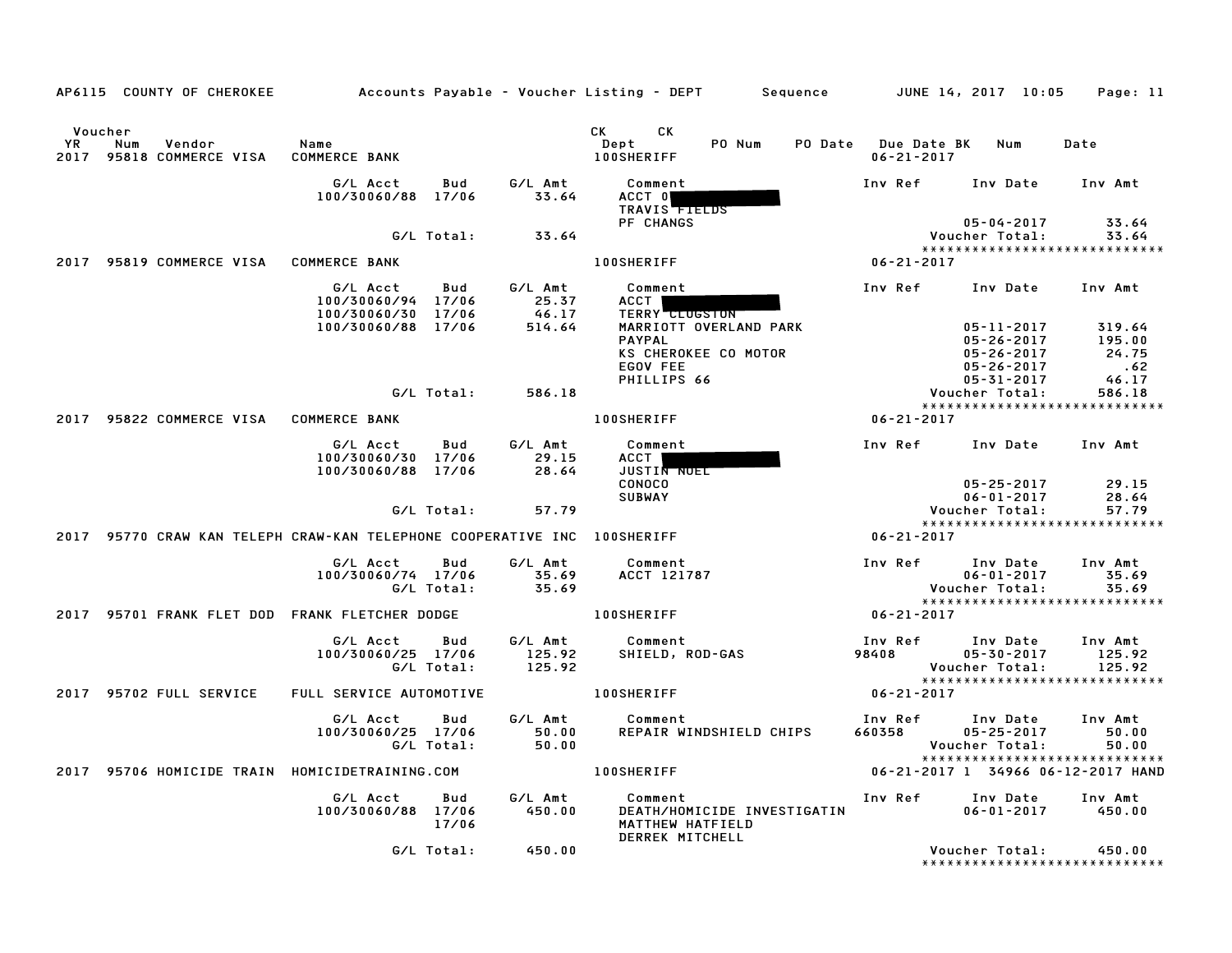|                                                                  |                                                                 |                     | AP6115 COUNTY OF CHEROKEE Accounts Payable - Voucher Listing - DEPT Sequence JUNE 14, 2017 10:05 Page: 12                                                                                                                                                                                                  |                                             |                         |                                |
|------------------------------------------------------------------|-----------------------------------------------------------------|---------------------|------------------------------------------------------------------------------------------------------------------------------------------------------------------------------------------------------------------------------------------------------------------------------------------------------------|---------------------------------------------|-------------------------|--------------------------------|
| Voucher<br>YR Num Vendor - Name<br>2017 95771 JAY DODGE - JAY HA |                                                                 |                     |                                                                                                                                                                                                                                                                                                            | PO Date Due Date BK Num<br>$06 - 21 - 2017$ | CK                      | CK<br>Date                     |
|                                                                  |                                                                 |                     | G/LAcct Bud G/LAmt Comment Inv Ref Inv Date Inv Amt<br>100/30060/25 17/06 78.05 BRACKETS, BOLTS 7881 05-23-2017 78.05<br>G/LTotal: 78.05 BRACKETS, BOLTS 7881 Voucher Total: 78.05<br>MWOODSMARKETINGINC 100SHERIFF 100SERIFF 06-21-201                                                                    |                                             |                         |                                |
| 2017 95823 JIM WOODS                                             | JIM WOODS MARKETING INC <b>100SHERIFF</b>                       |                     |                                                                                                                                                                                                                                                                                                            |                                             |                         |                                |
|                                                                  |                                                                 | G/L Total: 15750.77 | G/L Acct  Bud  G/L Amt  Comment<br>100/30060/30  17/06  15750.77  GASOLINE                                                                                                                                                                                                                                 |                                             | Voucher Total: 15750.77 |                                |
| 2017 95710 KANSASLAND                                            |                                                                 |                     |                                                                                                                                                                                                                                                                                                            |                                             |                         |                                |
|                                                                  |                                                                 |                     | G/L Acct Bud G/L Amt Comment<br>100/30060/25 17/06 945.96 4 245/55R18 TIRES 171829 06-01-2017 553.96<br>G/L Total: 945.96 4 225/60R18 TIRES 171908 06-05-2017 392.00<br>KELAND OFFICE SYSTEMS 100SHERIFF 100SHERIFF 06-21-2017                                                                             |                                             |                         |                                |
| 2017 95772 LAKELAND LAKELAND OFFICE SYSTEMS                      |                                                                 |                     |                                                                                                                                                                                                                                                                                                            |                                             |                         |                                |
|                                                                  |                                                                 |                     | G/L Acct Bud G/L Amt Comment Inv Ref Inv Date Inv Amt<br>100/30060/83 17/06 469.38 CONTRACT CHARGES 162753 05-31-2017 469.38<br>G/L Total: 469.38 CONTRACT CHARGES 162753 Voucher Total: 469.38<br>2017 95712 NATALINI'S AUTOMOTIVE 100                                                                    |                                             |                         |                                |
|                                                                  |                                                                 |                     |                                                                                                                                                                                                                                                                                                            |                                             |                         |                                |
|                                                                  | 100/30060/25 17/06 243.54                                       |                     | 011<br>011<br>012<br>05-31-2017<br>11.99<br>05-31-2017<br>11.99<br>05-31-2017<br>11.99<br>05-31-2017<br>4.85<br>05-31-2017<br>11.99<br>05-31-2017<br>05-31-2017<br>05-31-2017<br>05-31-2017<br>05-31-2017<br>05-31-2017<br>05-31-2017<br>05-31-2017<br>05-30-2017<br>05-30<br>G/L Acct Bud G/L Amt Comment |                                             |                         |                                |
|                                                                  |                                                                 | G/L Total: 243.54   |                                                                                                                                                                                                                                                                                                            |                                             | Voucher Total:          | 243.54                         |
| 2017 95713 SMITH, DA         DAKOTA SMITH                        |                                                                 |                     | 100SHERIFF 06-21-2017                                                                                                                                                                                                                                                                                      |                                             |                         | *****************************  |
|                                                                  | G/L Acct Bud<br>100/30060/30 17/06<br>G/L Total: 24.00<br>24.00 |                     | G/L Amt Comment                                                                                                                                                                                                                                                                                            |                                             |                         |                                |
| 2017 95715 UPS                                                   | <b>UPS</b>                                                      |                     | 100SHERIFF 06-21-2017                                                                                                                                                                                                                                                                                      |                                             |                         |                                |
|                                                                  |                                                                 |                     | BEAU HAMLIN                                                                                                                                                                                                                                                                                                | Inv Ref Inv Date Inv Amt<br>574AF2217       | 05-27-2017 51.61        |                                |
|                                                                  |                                                                 | G/L Total: 51.61    |                                                                                                                                                                                                                                                                                                            |                                             | Voucher Total: 51.61    | ****************************** |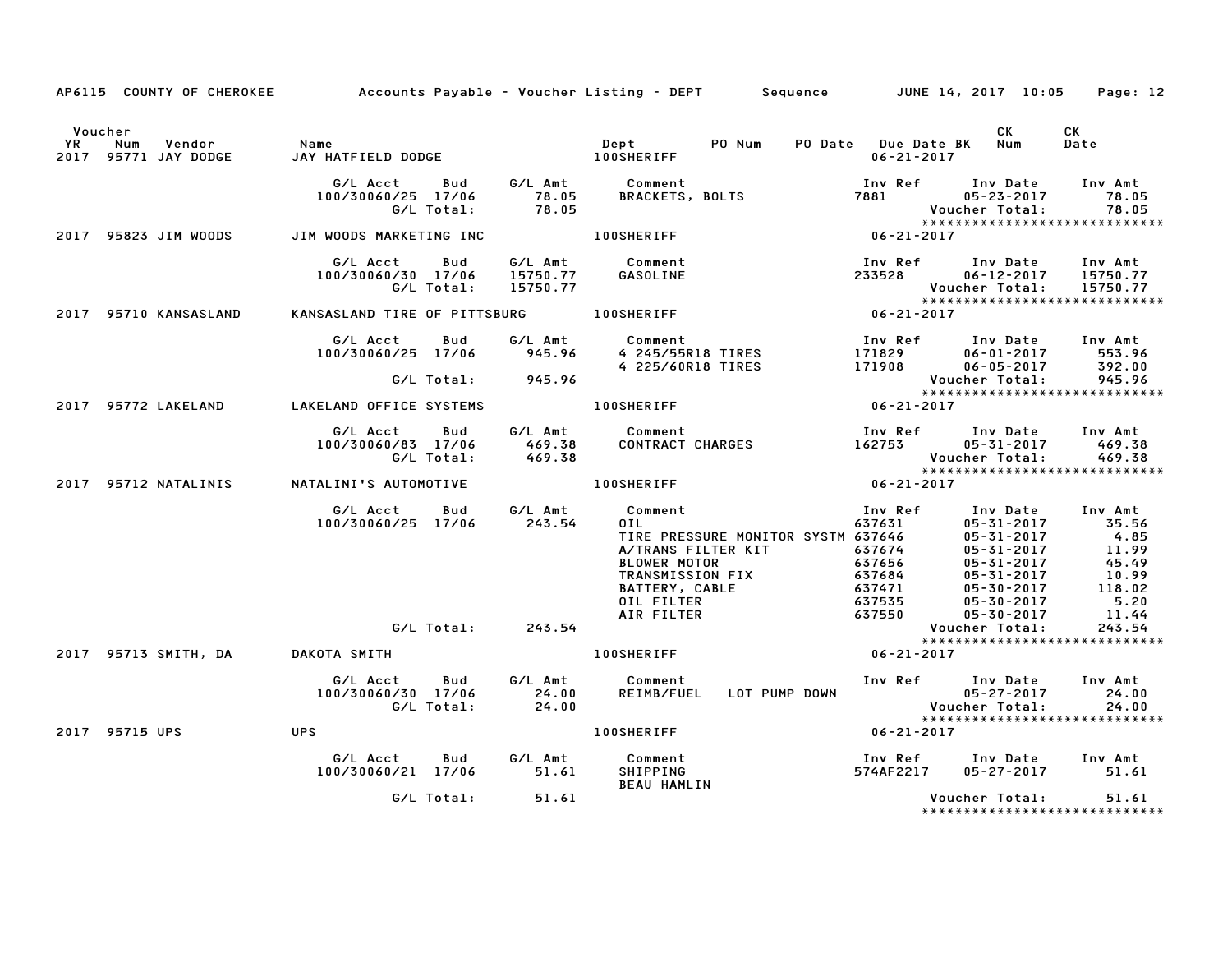|                       | AP6115 COUNTY OF CHEROKEE                     |                                                                                 |                                      | Accounts Payable – Voucher Listing – DEPT<br>Sequence      |                                        | JUNE 14, 2017 10:05                                                                                 | Page: 13                             |
|-----------------------|-----------------------------------------------|---------------------------------------------------------------------------------|--------------------------------------|------------------------------------------------------------|----------------------------------------|-----------------------------------------------------------------------------------------------------|--------------------------------------|
| Voucher<br>YR<br>2017 | Num<br>Vendor<br>95774 VIA                    | Name<br>VIA CHRISTI HOSPITAL PITT                                               |                                      | CK<br>СK<br>Dept<br>PO Num<br>PO Date<br><b>100SHERIFF</b> | <b>Due Date BK</b><br>$06 - 21 - 2017$ | Num                                                                                                 | Date                                 |
|                       |                                               | G/L Acct<br>Bud<br>100/30060/76 17/06<br>G/L Total:                             | G/L Amt<br>350.00<br>350.00          | Comment<br>SANE/SART EXAM                                  | Inv Ref<br>0000570                     | Inv Date<br>$05 - 31 - 2017$<br>Voucher Total:<br>*****************************                     | Inv Amt<br>350.00<br>350.00          |
| 2017                  | 95704 911 CUSTOM                              | 911 CUSTOM                                                                      |                                      | <b>100SHERIFF</b>                                          | $06 - 21 - 2017$                       |                                                                                                     |                                      |
|                       |                                               | G/L Acct<br>Bud<br>100/30060/94 17/06<br>G/L Total:                             | G/L Amt<br>54.00<br>54.00            | Comment<br>LIGHTBAR STRAP KIT                              | Inv Ref<br>26699                       | Inv Date<br>$05 - 15 - 2017$<br>Voucher Total:<br>*****************************                     | Inv Amt<br>54.00<br>54.00            |
|                       |                                               |                                                                                 |                                      |                                                            | <b>DEPT</b>                            | Total:                                                                                              | 23023.45                             |
|                       | 2017 95802 COLUMBUS POSTMA POSTMASTER GENERAL |                                                                                 |                                      | <b>100TREAS</b>                                            | $06 - 21 - 2017$                       |                                                                                                     |                                      |
|                       |                                               | G/L Acct<br>Bud<br>100/30030/89 17/06<br>G/L Total:                             | G/L Amt<br>144.00<br>144.00          | Comment<br>PO BOX 149 YEARLY RENTAL                        | Inv Ref                                | Inv Date<br>$06 - 12 - 2017$<br>Voucher Total:<br>*****************************                     | Inv Amt<br>144.00<br>144.00          |
|                       | 2017 95803 GALENA SENTINEL THE SENTINEL-TIMES |                                                                                 |                                      | <b>100TREAS</b>                                            | $06 - 21 - 2017$                       |                                                                                                     |                                      |
|                       |                                               | G/L Acct<br>Bud<br>100/30030/78 17/06<br>G/L Total:                             | G/L Amt<br>111.00<br>111.00          | Comment<br>LEGAL NOTICE/TREAS REPORT                       | Inv Ref<br>2088                        | Inv Date<br>$05 - 24 - 2017$<br>Voucher Total:<br>*****************************                     | Inv Amt<br>111.00<br>111.00          |
|                       |                                               |                                                                                 |                                      |                                                            | <b>DEPT</b>                            | Total:                                                                                              | 255.00                               |
|                       | 2017 95801 COMMERCE VISA                      | <b>COMMERCE BANK</b>                                                            |                                      | 100911                                                     | $06 - 21 - 2017$                       |                                                                                                     |                                      |
|                       |                                               | G/L Acct<br>Bud<br>100/30190/73<br>17/06                                        | G/L Amt<br>15.00                     | Comment<br><b>ACCT</b><br>REBECCA BRASSART                 | Inv Ref                                | Inv Date                                                                                            | Inv Amt                              |
|                       |                                               | G/L Total:                                                                      | 15.00                                | <b>CASEYS</b>                                              |                                        | $05 - 15 - 2017$<br>Voucher Total:<br>*****************************                                 | 15.00<br>15.00                       |
|                       |                                               |                                                                                 |                                      |                                                            | <b>DEPT</b>                            | Total:                                                                                              | 15.00                                |
|                       | 2017 95703 AMERICAN BATTER AMERICAN BATTERY   |                                                                                 |                                      | 110HWY                                                     | $06 - 21 - 2017$                       |                                                                                                     |                                      |
|                       |                                               | G/L Acct<br>Bud<br>110/30110/79 17/06<br>G/L Total:                             | G/L Amt<br>250.50<br>250.50          | Comment<br>ALT PARTS                                       | Inv Ref<br>16638                       | Inv Date<br>$06 - 06 - 2017$<br>Voucher Total:<br>*****************************                     | Inv Amt<br>250.50<br>250.50          |
|                       | 2017 95606 ANDERSON, R                        | R NEAL ANDERSON                                                                 |                                      | 110HWY                                                     | $06 - 21 - 2017$                       |                                                                                                     |                                      |
|                       |                                               | G/L Acct<br>Bud<br>110/30110/76<br>17/06<br>110/30110/73<br>17/06<br>G/L Total: | G/L Amt<br>40.00<br>372.89<br>412.89 | Comment<br>CELL PHONE STIPEND<br>MILEAGE                   | Inv Ref                                | Inv Date<br>$06 - 01 - 2017$<br>$06 - 01 - 2017$<br>Voucher Total:<br>***************************** | Inv Amt<br>40.00<br>372.89<br>412.89 |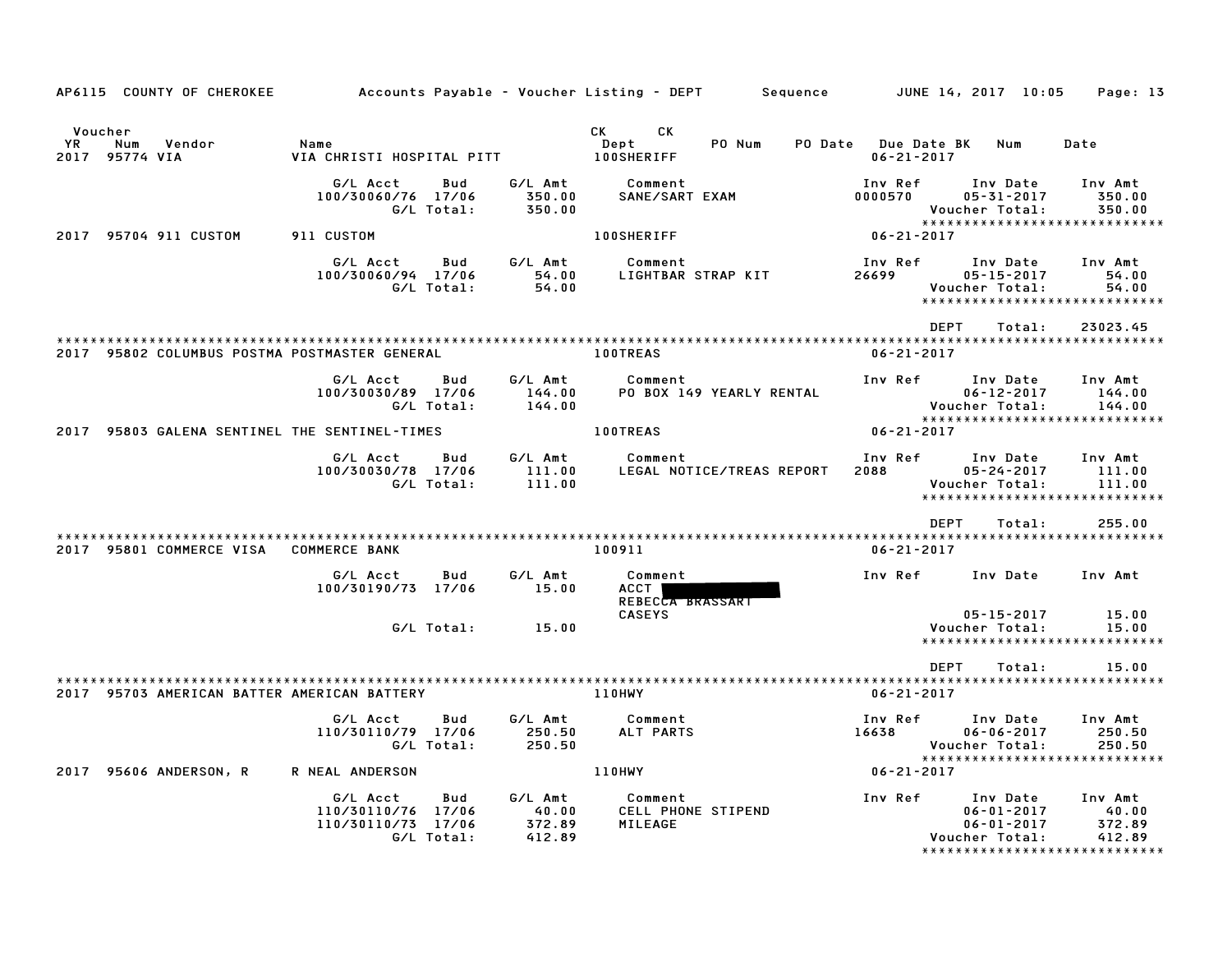|                      |                                            |                                                                                            |                  | AP6115 COUNTY OF CHEROKEE Accounts Payable - Voucher Listing - DEPT Sequence JUNE 14, 2017 10:05 Page: 14                          |                                                                                                                                      |                                                                                                                                        |
|----------------------|--------------------------------------------|--------------------------------------------------------------------------------------------|------------------|------------------------------------------------------------------------------------------------------------------------------------|--------------------------------------------------------------------------------------------------------------------------------------|----------------------------------------------------------------------------------------------------------------------------------------|
| Voucher<br><b>YR</b> | Num<br>2017 95689 APPLE                    |                                                                                            |                  |                                                                                                                                    | PO Date Due Date BK Num<br>06-21-2017                                                                                                | <b>CK</b><br>CK<br>Date                                                                                                                |
|                      |                                            |                                                                                            | G/L Total: 12.61 | G/L Acct Bud G/L Amt Comment Inv Ref Inv Date Inv Amt<br>110/30110/42 17/06 12.61 FORKS, SPOONS, CREAMER, 2121965 06–07–2017 12.61 |                                                                                                                                      | Voucher Total: 12.61<br>*****************************<br>06-21-2017                                                                    |
|                      |                                            | 2017 95733 B-3 B-3 CONSTRUCTION INC 110HWY                                                 |                  |                                                                                                                                    |                                                                                                                                      |                                                                                                                                        |
|                      |                                            |                                                                                            |                  | oud G/LAmt Comment<br>110/30110/79 17/06 426.00 GARBAGE/LOAD<br>G/LTotal: 426.00                                                   |                                                                                                                                      | Inv Ref Inv Date Inv Amt<br>132621 05-23-2017 426.00<br>Voucher Total: 426.00<br>*******************************                       |
|                      |                                            | 2017 95698 BILLS GLASS TIM BILLS GLASS                                                     |                  | 110HWY                                                                                                                             | Vouc<br>*****<br>06-21-2017                                                                                                          |                                                                                                                                        |
|                      |                                            | G/L Acct Bud G/L Amt Comment<br>110/30110/79 17/06 184.52 DS TEMPERED<br>G/L Total: 184.52 |                  |                                                                                                                                    |                                                                                                                                      | Inv Ref Inv Date Inv Amt<br>3272 05-16-2017 184.52<br>Voucher Total: 184.52<br>**********************************                      |
|                      | 2017 95721 BLEVINS                         |                                                                                            |                  |                                                                                                                                    |                                                                                                                                      |                                                                                                                                        |
|                      |                                            | G/L Acct Bud<br>110/30110/34 17/06 235.22 COLD-MIX                                         |                  | G/L Amt Comment                                                                                                                    | 100 Ker 100 Date 100 Amt<br>621 05-30-2017 68.07<br>640 05-31-2017 82.23<br>640 05-31-2017 84.92<br>84.92<br>84.92<br>84.92<br>84.92 | Inv Ref Inv Date Inv Amt                                                                                                               |
|                      |                                            | G/L Total:                                                                                 | 235.22           |                                                                                                                                    |                                                                                                                                      |                                                                                                                                        |
|                      | 2017 95705 CANTRELL                        | CANTRELL RACING TRANSMISSION 110HWY                                                        |                  |                                                                                                                                    |                                                                                                                                      |                                                                                                                                        |
|                      |                                            | G/L Acct   Bud<br>G/L Total: 2952.00                                                       |                  | G/L Amt Comment<br>110/30110/79 17/06 2952.00 TRANSMISSION REPAIR                                                                  | Inv Ref Inv Date Inv Amt                                                                                                             |                                                                                                                                        |
|                      |                                            | 2017 95692 CHAMPLIN TIRE CHAMPLIN TIRE RECYCLING INC 110HWY                                |                  |                                                                                                                                    | $06 - 21 - 2017$                                                                                                                     |                                                                                                                                        |
|                      |                                            | G/L Total: 456.46                                                                          |                  |                                                                                                                                    | Voucher Total:                                                                                                                       | Inv Ref      Inv Date    Inv Amt<br>117699         05-31-2017       456.46<br>456.46<br>*****************************                  |
|                      | 2017 95748 CITY OF COLUMB CITY OF COLUMBUS |                                                                                            |                  | 110HWY                                                                                                                             | $06 - 21 - 2017$                                                                                                                     |                                                                                                                                        |
|                      |                                            | G/L Acct<br>Bud<br>110/30110/72 17/06 110.00<br>G/L Total: 110.00                          |                  | G/L Amt Comment<br>110.00 GARBAGE<br>110.00                                                                                        |                                                                                                                                      | Inv Ref       Inv Date     Inv Amt<br>088801000      05-31-2017        110.00<br>Voucher Total: 110.00<br>**************************** |
|                      |                                            | 2017 95709 CLEAN CLEAN THE UNIFORM CO JOPLIN 110HWY                                        |                  |                                                                                                                                    | $06 - 21 - 2017$                                                                                                                     |                                                                                                                                        |
|                      |                                            |                                                                                            |                  |                                                                                                                                    |                                                                                                                                      |                                                                                                                                        |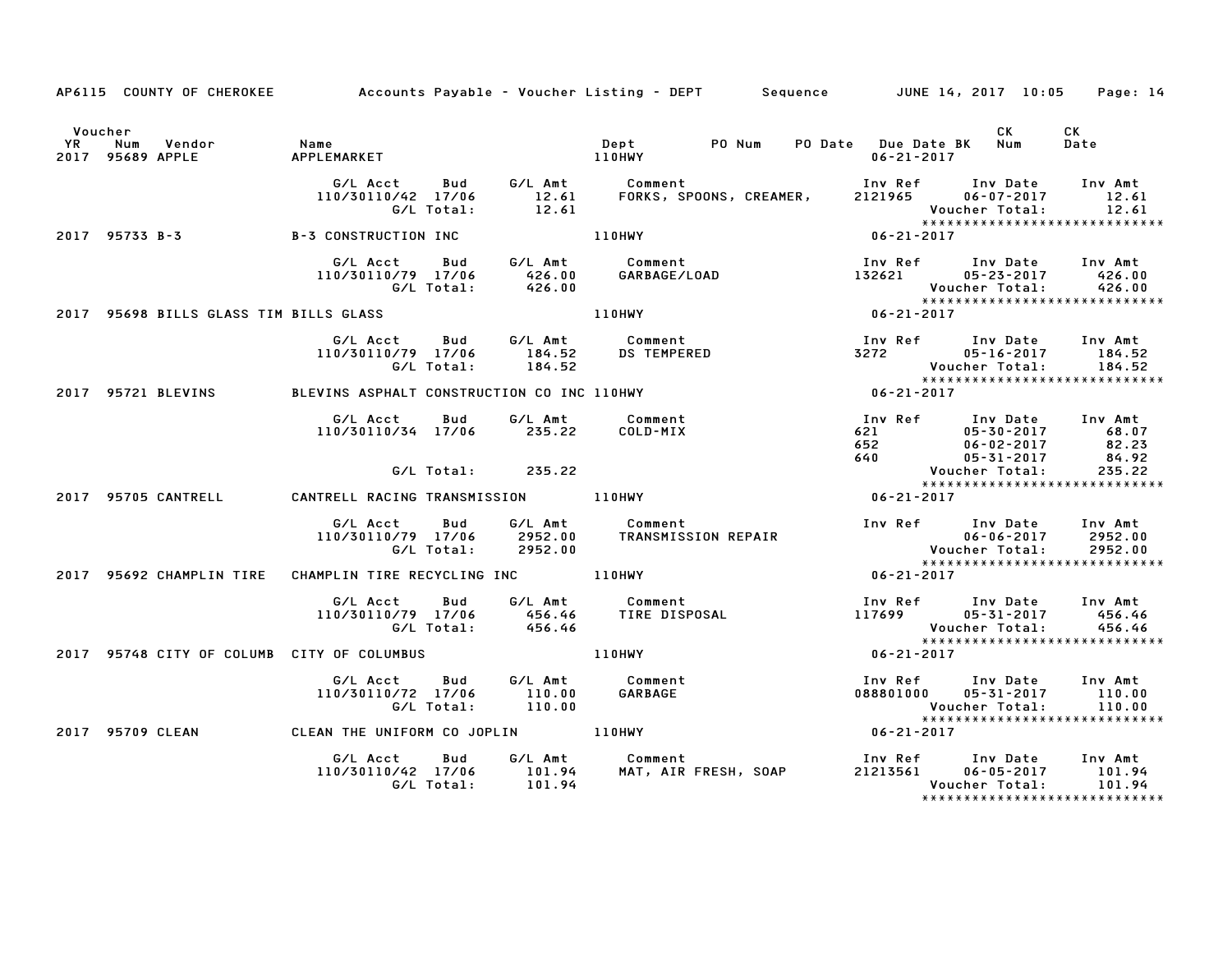|    | AP6115 COUNTY OF CHEROKEE Accounts Payable - Voucher Listing - DEPT Sequence JUNE 14, 2017 10:05 |                                                                                                                                                                                                                                                                                                                                                         |                          |                           |                                                                                                  |  |                                              |                                                                                                                                                                                                                                                                                   | Page: 15                                                                                  |
|----|--------------------------------------------------------------------------------------------------|---------------------------------------------------------------------------------------------------------------------------------------------------------------------------------------------------------------------------------------------------------------------------------------------------------------------------------------------------------|--------------------------|---------------------------|--------------------------------------------------------------------------------------------------|--|----------------------------------------------|-----------------------------------------------------------------------------------------------------------------------------------------------------------------------------------------------------------------------------------------------------------------------------------|-------------------------------------------------------------------------------------------|
| YR | Voucher<br>Num<br>Vendor<br>2017 95754 COL TEL                                                   | Name                                                                                                                                                                                                                                                                                                                                                    |                          |                           | Dept PO Num                                                                                      |  | PO Date Due Date BK Num<br>$06 - 21 - 2017$  | CK                                                                                                                                                                                                                                                                                | CK<br>Date                                                                                |
|    |                                                                                                  |                                                                                                                                                                                                                                                                                                                                                         |                          |                           | G/L Acct  Bud  G/L Amt  Comment<br>110/30110/72  17/06  224.71  ACCT  2586<br>G/L Total:  224.71 |  |                                              | Inv Ref      Inv Date     Inv Amt<br>$06 - 01 - 2017$                                                                                                                                                                                                                             | 224.71<br>Voucher Total: 224.71<br>****************************                           |
|    | 2017 95605 COLLINS, P PATRICK W COLLINS                                                          |                                                                                                                                                                                                                                                                                                                                                         |                          |                           | 110HWY                                                                                           |  | $06 - 21 - 2017$                             |                                                                                                                                                                                                                                                                                   |                                                                                           |
|    |                                                                                                  | G/L Acct Bud G/L Amt<br>110/30110/86 17/06 40.00<br>110/30110/73 17/06 386.27<br>G/L Total: 426.27                                                                                                                                                                                                                                                      |                          |                           | Comment<br>CELL PHONE STIPEND<br>MILEAGE                                                         |  | Vouc<br>****<br>06-21-2017                   | Inv Ref      Inv Date     Inv Amt<br>06-01-2017         40.00                                                                                                                                                                                                                     | 06-01-2017<br>06-01-2017 386.27<br>Voucher Total: 426.27<br>***************************** |
|    | 2017 95696 FABICK                                                                                | JOHN FABICK TRACTOR CO                                                                                                                                                                                                                                                                                                                                  |                          |                           | 110HWY                                                                                           |  |                                              |                                                                                                                                                                                                                                                                                   |                                                                                           |
|    |                                                                                                  | G/L Acct  Bud  G/L Amt  Comment<br>110/30110/79 17/06  7396.82  PARTS<br>EAL O RING<br>SEAL O RING<br>SEAL O RING<br>SEAL O RING<br>PIJ00318756<br>PIJ00318756<br>PIJ00318922<br>SEAL<br>PIJ00318991<br>PIJ00318991<br>PIJ00318991<br>PIJ00318991<br>PIJ00318991<br>PIJ00318991<br>PIJ00318991<br>PIJ00318991<br>PIJ00318991<br>PIJ00318991<br>PIJ00318 |                          |                           | REPAIR TRANMISSION<br>REPAIR FAN                                                                 |  |                                              | 1nv Ref 1nv Date 1nv Amt<br>PIJ00318483 05-28-2017 123.43<br>SIJ00082596 05-26-2017 2916.37<br>SIJ00082595 05-26-2017 4126.66<br>PIJ00318755 06-02-2017 62.65<br>PIJ00318756 06-02-2017 18.00<br>PIJ00318756 06-02-2017 18.00<br>PIJ00318922 06-06-2017<br>PIJ00318991 06-07-2017 | $\begin{array}{c} -6 \\ 18.01 \\ 131.71 \\ 18.0^{\circ} \\ 77 \end{array}$                |
|    |                                                                                                  |                                                                                                                                                                                                                                                                                                                                                         |                          |                           |                                                                                                  |  |                                              | Voucher Total:                                                                                                                                                                                                                                                                    |                                                                                           |
|    | 2017 95687 FARMERS                                                                               |                                                                                                                                                                                                                                                                                                                                                         |                          |                           |                                                                                                  |  |                                              |                                                                                                                                                                                                                                                                                   | *****************************                                                             |
|    |                                                                                                  | G/L Acct Bud<br>110/30110/79 17/06 91.64                                                                                                                                                                                                                                                                                                                |                          | G/L Amt                   | Comment<br><b>BREAKAWAT</b><br><b>BOLTS</b><br><b>SHOVEL</b><br><b>NOZZLE</b><br>CREDIT          |  |                                              | 05-30-2017<br>05-30-2017 3.67<br>06-07-2017 22.99                                                                                                                                                                                                                                 | 29.99<br>5.00CR                                                                           |
|    |                                                                                                  |                                                                                                                                                                                                                                                                                                                                                         |                          | G/L Total: 91.64          |                                                                                                  |  |                                              | Voucher Total:                                                                                                                                                                                                                                                                    | 91.64<br>*****************************                                                    |
|    | 2017 95728 FASTENAL FASTENAL COMPANY                                                             |                                                                                                                                                                                                                                                                                                                                                         |                          |                           | <b>110HWY</b>                                                                                    |  | $06 - 21 - 2017$                             |                                                                                                                                                                                                                                                                                   |                                                                                           |
|    |                                                                                                  | G/L Acct<br>110/30110/79 17/06                                                                                                                                                                                                                                                                                                                          | <b>Bud</b><br>G/L Total: | G/L Amt<br>18.60<br>18.60 | Comment<br><b>PARTS</b>                                                                          |  |                                              | Inv Ref     Inv Date<br>KSPIT66761 05-26-2017<br>Voucher Total:                                                                                                                                                                                                                   | Inv Amt<br>18.60<br>18.60<br>*****************************                                |
|    | 2017 95753 FLEETPRIDE FLEETPRIDE                                                                 |                                                                                                                                                                                                                                                                                                                                                         |                          |                           | 110HWY                                                                                           |  | $06 - 21 - 2017$                             |                                                                                                                                                                                                                                                                                   |                                                                                           |
|    |                                                                                                  | G/L Acct Bud<br>110/30110/79 17/06                                                                                                                                                                                                                                                                                                                      |                          | 94.80                     | G/L Amt Comment<br><b>PART</b><br><b>FILTER</b><br>FILTER                                        |  | 84591839<br>85059196<br>85059196<br>85117697 | Inv Ref Inv Date Inv Amt<br>05-01-2017 12.04<br>05-22-2017<br>$05 - 24 - 2017$                                                                                                                                                                                                    | 59.92<br>22.84                                                                            |
|    |                                                                                                  |                                                                                                                                                                                                                                                                                                                                                         |                          | G/L Total: 94.80          |                                                                                                  |  |                                              | Voucher Total:                                                                                                                                                                                                                                                                    |                                                                                           |
|    | 2017 95737 FROST OIL FROST OIL COMPANY                                                           |                                                                                                                                                                                                                                                                                                                                                         |                          |                           | <b>110HWY</b>                                                                                    |  | $06 - 21 - 2017$                             |                                                                                                                                                                                                                                                                                   |                                                                                           |
|    |                                                                                                  | G/L Acct Bud G/L Amt Comment<br>110/30110/32 17/06 1945.39 OIL                                                                                                                                                                                                                                                                                          |                          |                           | 0 I L<br>DIESEL FLUID                                                                            |  | Inv Ref<br>0115409-IN<br>0116164-IN          | Inv Date Inv Amt<br>05-30-2017 1821.62<br>$06 - 05 - 2017$                                                                                                                                                                                                                        | 123.77                                                                                    |
|    |                                                                                                  |                                                                                                                                                                                                                                                                                                                                                         | G/L Total:               | 1945.39                   |                                                                                                  |  |                                              | Voucher Total:                                                                                                                                                                                                                                                                    | 1945.39<br>*****************************                                                  |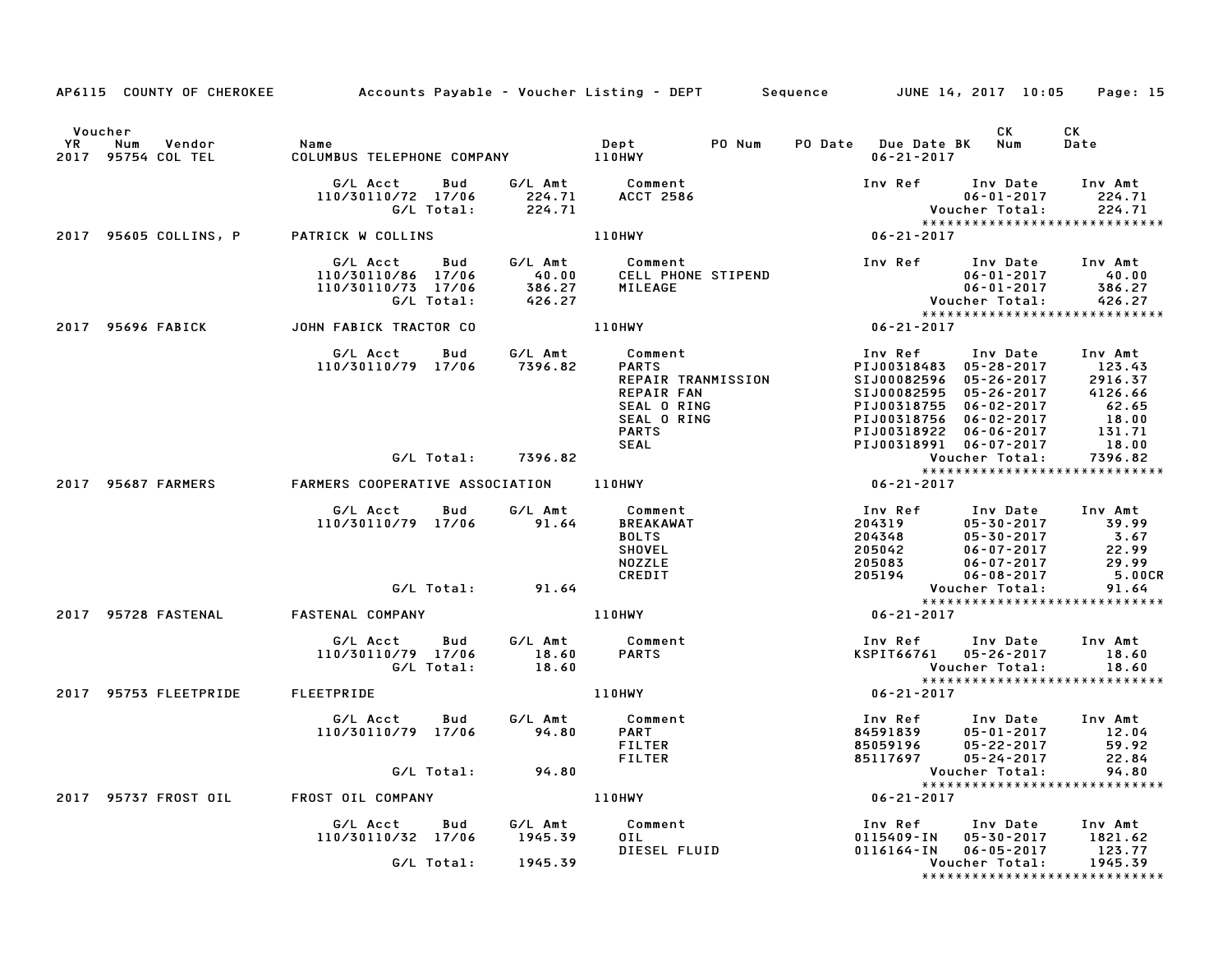|                      | AP6115 COUNTY OF CHEROKEE Accounts Payable - Voucher Listing - DEPT Sequence JUNE 14, 2017 10:05 |                                                                        |                    |                                             |                                                                                                                  |        |                                                         |                                                                                                                                              | Page: 16                                                                   |
|----------------------|--------------------------------------------------------------------------------------------------|------------------------------------------------------------------------|--------------------|---------------------------------------------|------------------------------------------------------------------------------------------------------------------|--------|---------------------------------------------------------|----------------------------------------------------------------------------------------------------------------------------------------------|----------------------------------------------------------------------------|
| Voucher<br><b>YR</b> | Num<br>Vendor<br>2017 95717 HYSPECO                                                              | Name<br>HYSPECO INC                                                    |                    |                                             | Dept<br>110HWY                                                                                                   | PO Num | PO Date Due Date BK Num<br>$06 - 21 - 2017$             | CK                                                                                                                                           | CK<br>Date                                                                 |
|                      |                                                                                                  | G/L Acct Bud<br>110/30110/79 17/06<br>G/L Total:                       |                    | 10.66<br>10.66                              | G/L Amt Comment<br>10.66 PARTS                                                                                   |        | Inv Ref                                                 | Inv Date<br>A66175-001 05-26-2017<br>Voucher Total:                                                                                          | Inv Amt<br>10.66<br>10.66                                                  |
|                      |                                                                                                  | 2017 95683 JOPLIN FREIGHT JOPLIN FREIGHTLINER SALES INC 110HWY         |                    |                                             |                                                                                                                  |        | $06 - 21 - 2017$                                        | *****************************                                                                                                                |                                                                            |
|                      |                                                                                                  | G/L Acct<br>110/30110/79 17/06                                         | Bud                | G/L Amt<br>178.39                           | Comment<br><b>TANK</b><br><b>PART</b>                                                                            |        | 50696606<br>50712106                                    | Inv Ref      Inv Date     Inv Amt<br>$06 - 06 - 2017$ 161.90<br>$06 - 07 - 2017$                                                             | 16.49                                                                      |
|                      |                                                                                                  |                                                                        | G/L Total: 178.39  |                                             |                                                                                                                  |        |                                                         | Voucher Total:                                                                                                                               | 178.39                                                                     |
|                      | 2017 95714 KANSASLAND                                                                            | KANSASLAND TIRE OF PITTSBURG 110HWY                                    |                    |                                             |                                                                                                                  |        | $06 - 21 - 2017$                                        | ******************************                                                                                                               |                                                                            |
|                      |                                                                                                  | G/L Acct<br>110/30110/33 17/06 347.22<br>G/L Total:                    | Bud                | 347.22                                      | G/L Amt Comment<br><b>TIRES</b>                                                                                  |        | 171042                                                  | Inv Ref Inv Date Inv Amt<br>04-27-2017 347.22<br>Voucher Total:<br>*****************************                                             | 347.22                                                                     |
|                      | 2017 95691 KIRKLAND                                                                              | KIRKLAND                                                               |                    |                                             | 110HWY                                                                                                           |        | $06 - 21 - 2017$                                        |                                                                                                                                              |                                                                            |
|                      |                                                                                                  | G/L Acct Bud<br>110/30110/79 17/06<br>G/L Total:                       |                    | G/L Amt<br>21.00<br>21.00                   | Comment<br><b>OXYGEN</b>                                                                                         |        |                                                         | Inv Ref       Inv Date     Inv Amt<br>355357           06-07-2017            21.00<br>Voucher Total: 21.00<br>*****************************  |                                                                            |
|                      | 2017 95741 KS GAS                                                                                | KANSAS GAS SERVICE                                                     |                    |                                             | 110HWY                                                                                                           |        | $06 - 21 - 2017$                                        |                                                                                                                                              |                                                                            |
|                      |                                                                                                  | G/L Acct<br>110/30110/72 17/06                                         |                    | 396.40                                      | Bud G/LAmt Comment<br>17/06 396.60 GAS SERVICE<br><b>GAS SERVICE</b><br>510738202155527000<br>510148149119141118 |        |                                                         | Inv Ref Inv Date Inv Amt<br>05-23-2017 79.67<br>$05 - 23 - 2017$                                                                             | 316.73                                                                     |
|                      |                                                                                                  |                                                                        | G/L Total: 396.40  |                                             |                                                                                                                  |        |                                                         | Voucher Total:                                                                                                                               | 396.40                                                                     |
|                      |                                                                                                  | 2017 95707 MCCARTYS OFFICE MCCARTY'S OFFICE MACHINES INC 110HWY        |                    |                                             |                                                                                                                  |        | $06 - 21 - 2017$                                        | *****************************                                                                                                                |                                                                            |
|                      |                                                                                                  | G/L Acct<br>110/30110/79 17/06<br>G/L Total:                           | Bud                | $\begin{array}{c} 1.85 \\ 1.85 \end{array}$ | G/L Amt Comment<br>1.85 BINDER CLI<br>BINDER CLIPS                                                               |        | P19860-00                                               | Inv Ref      Inv Date<br>$06 - 05 - 2017$<br>Voucher Total:<br>*****************************                                                 | Inv Amt<br>1.85<br>1.85                                                    |
|                      | 2017 95711 MFA OIL                                                                               | MFA OIL - NEOSHO 1055                                                  |                    | <b>110HWY</b>                               |                                                                                                                  |        | $06 - 21 - 2017$                                        |                                                                                                                                              |                                                                            |
|                      |                                                                                                  | G/L Acct  Bud  G/L Amt  Comment<br>110/30110/31 17/06  5353.28  DIESEL |                    |                                             | <b>DIESEL</b>                                                                                                    |        | Inv Ref<br>84251159<br>84251162<br>84251158<br>84251160 | Inv Date<br>00182500164 05-30-2017<br>D0002476594 06-09-2017<br>$06 - 08 - 2017$<br>$06 - 08 - 2017$<br>$06 - 08 - 2017$<br>$06 - 08 - 2017$ | Inv Amt<br>798.07<br>479.10<br>$484.38$<br>$457.00$<br>$1641.69$<br>511.78 |
|                      |                                                                                                  |                                                                        | G/L Total: 5353.28 |                                             |                                                                                                                  |        |                                                         | D0002476593 06-08-2017<br>Voucher Total:<br>*****************************                                                                    | 981.26<br>5353.28                                                          |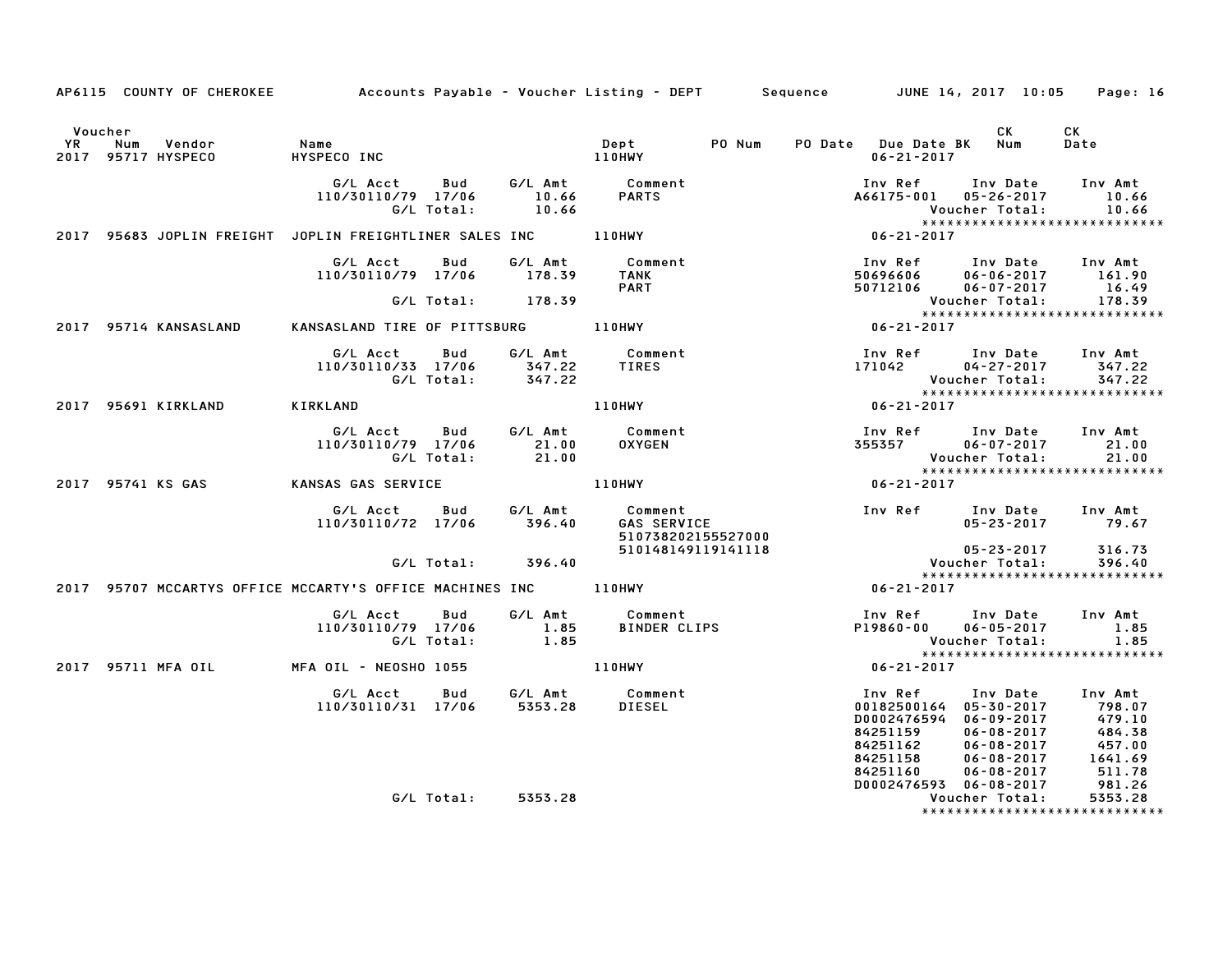|               | AP6115 COUNTY OF CHEROKEE                   |                                                         |                    | Accounts Payable – Voucher Listing – DEPT       Sequence         JUNE 14, 2017 10:05                                                                                                |                                                                                                                                           |                                                                                                                                                                                                                                                                                                                                                | Page: 17                                                                                |
|---------------|---------------------------------------------|---------------------------------------------------------|--------------------|-------------------------------------------------------------------------------------------------------------------------------------------------------------------------------------|-------------------------------------------------------------------------------------------------------------------------------------------|------------------------------------------------------------------------------------------------------------------------------------------------------------------------------------------------------------------------------------------------------------------------------------------------------------------------------------------------|-----------------------------------------------------------------------------------------|
| Voucher<br>YR | Num<br>Vendor<br>2017 95751 MHC             | Name<br>MHC                                             |                    | PO Num<br>Dept<br>110HWY                                                                                                                                                            | PO Date Due Date BK Num<br>$06 - 21 - 2017$                                                                                               | CK<br>СK<br>Date                                                                                                                                                                                                                                                                                                                               |                                                                                         |
|               |                                             | G/L Acct Bud<br>110/30110/79 17/06<br>G/L Total:        | 92.79              | G/L Amt          Comment<br>92.79       AIR FILTER<br>AIR FILTER                                                                                                                    | Inv Ref<br>285600773282 06-01-2017                                                                                                        | Inv Amt<br>Inv Date<br>Voucher Total:                                                                                                                                                                                                                                                                                                          | 92.79<br>92.79                                                                          |
|               | 2017 95757 MIDWEST MINERAL MIDWEST MINERALS |                                                         | <b>110HWY</b>      |                                                                                                                                                                                     | $06 - 21 - 2017$                                                                                                                          | *****************************                                                                                                                                                                                                                                                                                                                  |                                                                                         |
|               |                                             | G/L Acct Bud<br>110/30110/35 17/06                      | 12617.72           | G/L Amt Comment<br><b>ROCK</b>                                                                                                                                                      | Inv Ref<br>151850                                                                                                                         | Inv Date<br>Inv Amt<br>05-31-2017 9140.56                                                                                                                                                                                                                                                                                                      |                                                                                         |
|               |                                             | G/L Total:                                              | 12617.72           |                                                                                                                                                                                     | 151849                                                                                                                                    | 3477.16<br>$05 - 31 - 2017$<br>Voucher Total:<br>12617.72                                                                                                                                                                                                                                                                                      |                                                                                         |
|               | 2017 95725 MUNICIPAL                        |                                                         |                    |                                                                                                                                                                                     | Vouc<br>* * * *<br>06-21-2017                                                                                                             | *****************************                                                                                                                                                                                                                                                                                                                  |                                                                                         |
|               |                                             | G/L Acct<br>Bud<br>110/30110/79 17/06                   | 608.43             | G/L Amt Comment<br><b>PARTS</b><br><b>PARTS</b>                                                                                                                                     | 2820 1.1.1 Date<br>2823 06-08-2017<br>2823 Voucher Total                                                                                  | Inv Ref      Inv Date     Inv Amt<br>$06 - 01 - 2017$                                                                                                                                                                                                                                                                                          | 237.72<br>370.71                                                                        |
|               |                                             | G/L Total:                                              | 608.43             |                                                                                                                                                                                     |                                                                                                                                           | *****************************                                                                                                                                                                                                                                                                                                                  | 608.43                                                                                  |
|               | 2017 95681 NATALINIS                        | NATALINI'S AUTOMOTIVE 110HWY                            |                    |                                                                                                                                                                                     | $06 - 21 - 2017$                                                                                                                          |                                                                                                                                                                                                                                                                                                                                                |                                                                                         |
|               |                                             | G/L Acct Bud<br>110/30110/79 17/06 273.45<br>G/L Total: | G/L Amt<br>273.45  | Comment<br><b>TAP</b><br>UJOINT<br><b>FREON</b><br><b>PATCH</b><br>0 RING<br>MOUNTING TIES<br>HOSE END<br><b>PART</b><br>LAMP<br>PROTECTANT<br>CREDIT<br><b>PARTS</b><br>AIR FILTER | Inv Ref<br>637509<br>637534<br>637549<br>637741<br>638054<br>638167<br>638166<br>638287<br>638314<br>638342<br>638297<br>638173<br>638431 | Inv Date<br>Inv Amt<br>$05 - 30 - 2017$<br>$4.29$<br>$12.69$<br>$05 - 30 - 2017$<br>40.74<br>$05 - 30 - 2017$<br>$06 - 01 - 2017$<br>.69<br>$06 - 05 - 2017$<br>$06 - 06 - 2017$<br>$06 - 06 - 2017$<br>$06 - 07 - 2017$<br>$06 - 07 - 2017$<br>$06 - 07 - 2017$<br>$06 - 07 - 2017$<br>$06 - 06 - 2017$<br>$06 - 08 - 2017$<br>Voucher Total: | 24.22<br>5.69<br>29.95<br>81.48<br>10.14<br>4.49<br>37.68CR<br>76.85<br>19.90<br>273.45 |
|               |                                             |                                                         |                    |                                                                                                                                                                                     |                                                                                                                                           | *****************************                                                                                                                                                                                                                                                                                                                  |                                                                                         |
|               | 2017 95735 POWERPLAN                        | G/L Acct Bud<br>110/30110/37 17/06<br>POWERPLAN         | G/L Amt<br>650.00  | Comment<br><b>COMMETTS</b><br>SPEED LIMIT SIGN<br>ROAD MAY FLOOD SIGN<br><b>110HWY</b>                                                                                              | $06 - 21 - 2017$<br>IN-182970<br>IN-182969<br>$06 - 21 - 2017$                                                                            | Inv Ref      Inv Date     Inv Amt<br>05-31-2017<br>05-31-2017<br>Voucher Total:<br>*****************************                                                                                                                                                                                                                               | 350.00<br>300.00<br>650.00                                                              |
|               |                                             | G/L Acct<br>Bud<br>110/30110/79 17/06<br>G/L Total:     | 1737.32<br>1737.32 | G/L Amt Comment<br><b>PARTS</b>                                                                                                                                                     | Inv Ref<br>8700240937                                                                                                                     | Inv Amt<br>Inv Date<br>$06 - 01 - 2017$<br>1737.32<br>1737.32<br>Voucher Total:<br>*****************************                                                                                                                                                                                                                               |                                                                                         |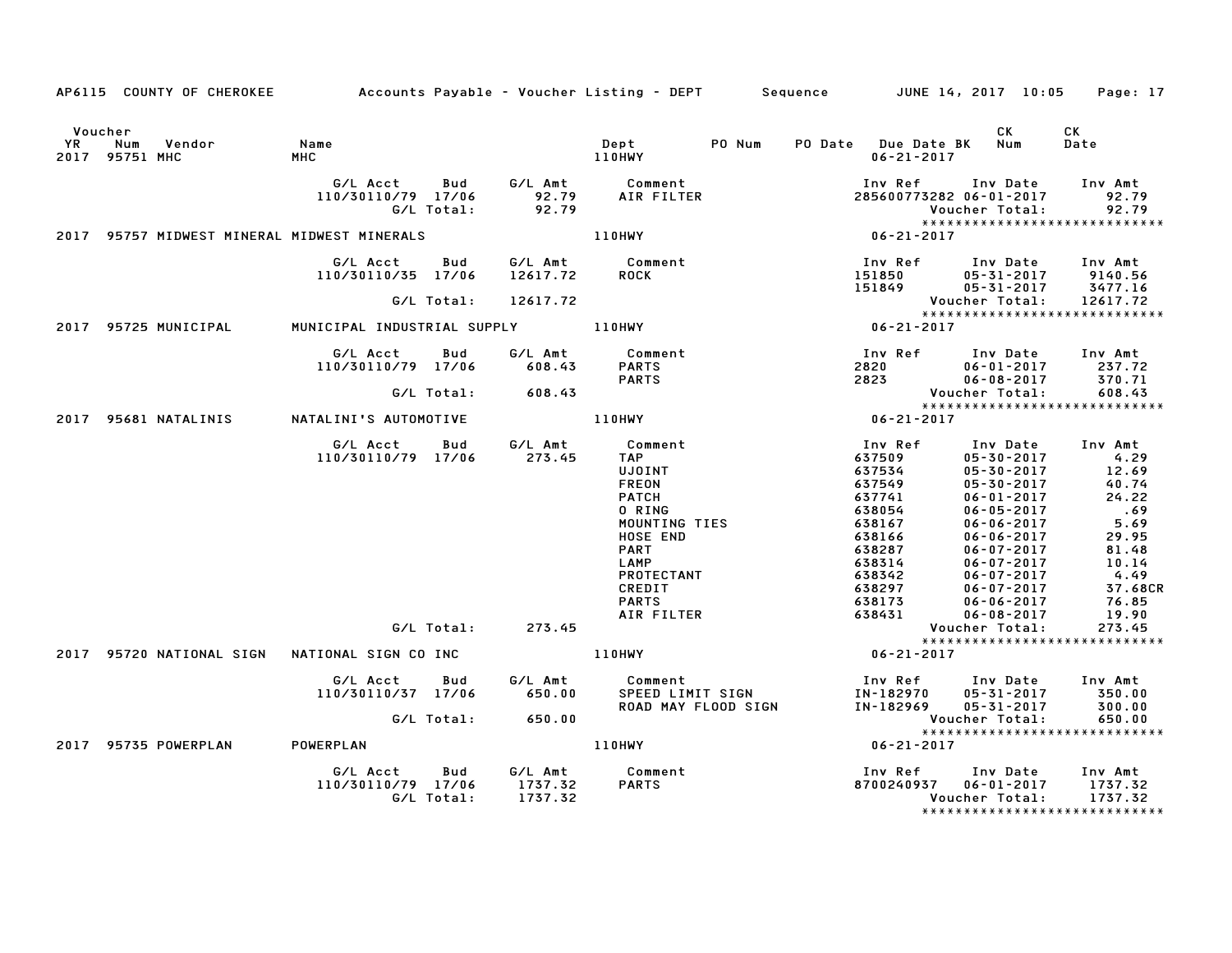|            | AP6115 COUNTY OF CHEROKEE                                         |                                              |                   |                               | Accounts Payable – Voucher Listing – DEPT         Sequence         JUNE 14, 2017  10:05     Page: 18 |                                             |                                                          |                                                                |
|------------|-------------------------------------------------------------------|----------------------------------------------|-------------------|-------------------------------|------------------------------------------------------------------------------------------------------|---------------------------------------------|----------------------------------------------------------|----------------------------------------------------------------|
| YR<br>2017 | Voucher<br>Num<br>Vendor<br>95708 PURCELL                         | Name<br>PURCELL TIRE & RUBBER COMPANY 110HWY |                   |                               | CK CK<br>PO Num<br>Dept                                                                              | PO Date Due Date BK Num<br>$06 - 21 - 2017$ |                                                          | Date                                                           |
|            |                                                                   | G/L Acct<br>110/30110/33 17/06               | Bud               | 1238.54                       | G/L Amt Comment<br>TIRES                                                                             | Inv Ref<br>2617585<br>2617533               | Inv Date<br>$06 - 06 - 2017$<br>$06 - 02 - 2017$         | Inv Amt<br>868.04<br>185.25                                    |
|            |                                                                   |                                              | G/L Total:        | 1238.54                       |                                                                                                      | 2617659                                     | $06 - 08 - 2017$<br>Voucher Total:                       | 185.25<br>1238.54                                              |
|            | 2017 95750 RENTAL                                                 | THE RENTAL STORE OF JOPLIN A REALLY          |                   |                               |                                                                                                      | $06 - 21 - 2017$                            |                                                          |                                                                |
|            |                                                                   | G/L Acct<br>110/30110/79 17/06               | Bud<br>G/L Total: | G/L Amt<br>64.36<br>64.36     | Comment<br>MOWER BLADE                                                                               | Inv Ref<br>120860-1                         | Inv Date<br>$06 - 01 - 2017$<br>Voucher Total:           | Inv Amt<br>64.36<br>64.36                                      |
|            | 2017 95755 SAFETY                                                 | SAFETY FIRST SUPPLY CO LLC 110HWY            |                   |                               |                                                                                                      | $06 - 21 - 2017$                            |                                                          | ******************************                                 |
|            |                                                                   | G/L Acct<br>110/30110/42 17/06               | Bud<br>G/L Total: | G/L Amt<br>15.65<br>15.65     | Comment<br>LATEX GLOVES                                                                              | Inv Ref<br>17-51148                         | Inv Date<br>05-31-2017<br>Voucher Total:                 | Inv Amt<br>15.65<br>15.65                                      |
|            | 2017 95744 VIA CHRISTI OCC VIA CHRISTI OCCUPATIONAL HEALTH 110HWY |                                              |                   |                               |                                                                                                      | $06 - 21 - 2017$                            |                                                          | *****************************                                  |
|            |                                                                   | G/L Acct<br>110/30110/89 17/06               | Bud<br>G/L Total: | G/L Amt<br>174.00<br>174.00   | Comment<br>RANDOMS                                                                                   | Inv Ref                                     | Inv Date<br>$06 - 01 - 2017$<br>Voucher Total:           | Inv Amt<br>174.00<br>174.00<br>*****************************   |
|            |                                                                   |                                              |                   |                               |                                                                                                      | DEPT                                        | Total:                                                   | 39121.43                                                       |
|            | 2017 95716 COL TEL                                                | COLUMBUS TELEPHONE COMPANY 130NOXWEED        |                   |                               |                                                                                                      | $06 - 21 - 2017$                            |                                                          |                                                                |
|            |                                                                   | G/L Acct<br>130/30130/74 17/06<br>G/L Total: | Bud               | G/L Amt<br>109.84<br>109.84   | Comment<br><b>ACCT 2293</b>                                                                          | Inv Ref                                     | Inv Date<br>$06 - 01 - 2017$<br>Voucher Total:           | Inv Amt<br>109.84<br>109.84                                    |
|            | 2017 95793 COMMERCE VISA COMMERCE BANK                            |                                              |                   |                               | <b>130NOXWEED</b>                                                                                    | 06-21-2017                                  |                                                          |                                                                |
|            |                                                                   | G/L Acct<br>130/30130/29 17/06               | Bud               | G/L Amt<br>117.64             | Comment<br>ACCT  <br>LOGAN GRANT                                                                     |                                             | Inv Ref Inv Date Inv Amt                                 |                                                                |
|            |                                                                   |                                              |                   |                               | KELLY REGISTRATION SYSTEM<br><b>FARMERS COOP</b><br><b>FARMERS COOP</b>                              |                                             | $05 - 08 - 2017$<br>$05 - 10 - 2017$<br>$05 - 10 - 2017$ | 100.00<br>6.16<br>11.48                                        |
|            |                                                                   |                                              |                   | $G/L$ Total: $117.64$         |                                                                                                      |                                             | Voucher Total:<br>*****************************          | 117.64                                                         |
|            | 2017 95718 CROP                                                   | CROP PRODUCTION SERVICES 130NOXWEED          |                   |                               |                                                                                                      | $06 - 21 - 2017$                            |                                                          |                                                                |
|            |                                                                   | G/L Acct<br>130/30130/41 17/06               | Bud<br>G/L Total: | G/L Amt<br>4192.70<br>4192.70 | Comment<br>CHEMICALS                                                                                 | Inv Ref      Inv Date<br>33011581           | $05 - 19 - 2017$<br>Voucher Total:                       | Inv Amt<br>4192.70<br>4192.70<br>***************************** |
|            |                                                                   |                                              |                   |                               |                                                                                                      | <b>DEPT</b>                                 | Total:                                                   | 4420.18<br>* * * * * * * * * * *                               |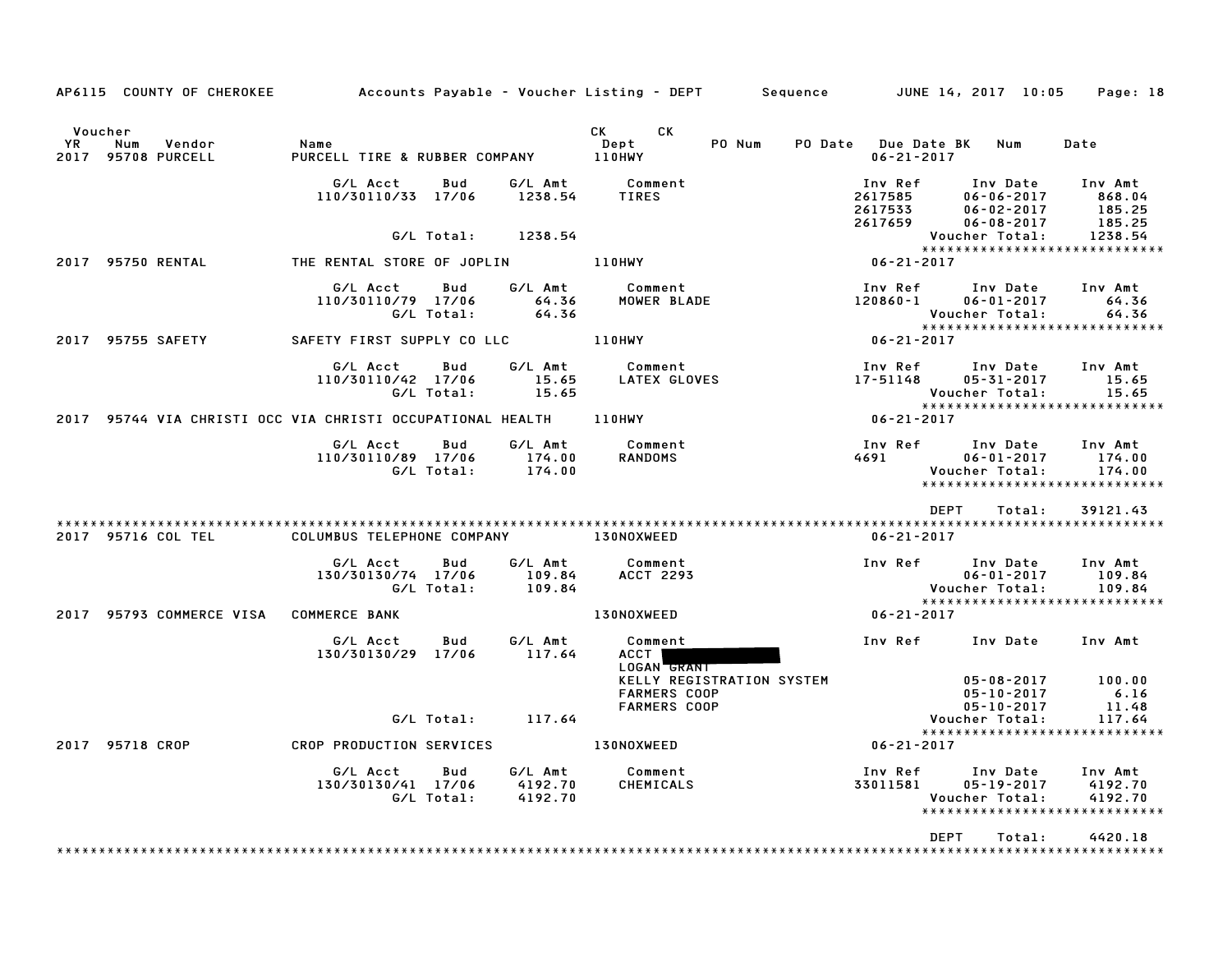|    |                                                                         |                                |                   |                             | AP6115 COUNTY OF CHEROKEE Accounts Payable - Voucher Listing - DEPT Sequence JUNE 14, 2017 10:05 |                                         |                                                                                                  | Page: 19                                          |
|----|-------------------------------------------------------------------------|--------------------------------|-------------------|-----------------------------|--------------------------------------------------------------------------------------------------|-----------------------------------------|--------------------------------------------------------------------------------------------------|---------------------------------------------------|
| YR | Voucher<br>Num<br>Vendor<br>2017 95799 CARDMEMBER                       | Name<br>CHASE CARD SERVICES    |                   |                             | CK CK<br>PO Num<br>Dept<br>140HEALTH                                                             | PO Date Due Date BK<br>$06 - 21 - 2017$ | Num                                                                                              | Date                                              |
|    |                                                                         | G/L Acct<br>140/30140/73 17/06 | Bud               | 144.53                      | G/L Amt Comment<br>HEALTH DEPT                                                                   | Inv Ref                                 | Inv Date                                                                                         | Inv Amt                                           |
|    |                                                                         | 140/30140/21 17/06             |                   | 372.41                      | ACCT  <br><b>BOGEYS</b><br>DOLLAR GENERAL<br>LONGHORN<br>CHIK FIL A<br>IN DIGITAL WAVE           |                                         | $06 - 09 - 2017$<br>$06 - 08 - 2017$<br>$06 - 08 - 2017$<br>$06 - 08 - 2017$<br>$06 - 06 - 2017$ | 15.55<br>15.26<br>39.10<br>14.88<br>36.00         |
|    |                                                                         |                                |                   |                             | <b>KS STATE PAYMENT</b><br><b>BLUEDOG INK</b>                                                    |                                         | $06 - 06 - 2017$<br>05-28-2017                                                                   | 75.00<br>321.15                                   |
|    |                                                                         |                                | G/L Total:        | 516.94                      |                                                                                                  |                                         | Voucher Total:                                                                                   | 516.94                                            |
|    | 2017 95775 COL TEL                                                      | COLUMBUS TELEPHONE COMPANY     |                   |                             | <b>140HEALTH</b>                                                                                 | $06 - 21 - 2017$                        |                                                                                                  | *****************************                     |
|    |                                                                         |                                |                   |                             |                                                                                                  |                                         |                                                                                                  |                                                   |
|    |                                                                         | G/L Acct<br>140/30140/72 17/06 | Bud               | G/L Amt<br>510.41           | Comment<br><b>HEALTH DEPT</b>                                                                    |                                         | Inv Ref Inv Date                                                                                 | Inv Amt                                           |
|    |                                                                         |                                |                   |                             | <b>ACCT 2060</b><br><b>WIC PROGRAM</b>                                                           |                                         | $06 - 01 - 2017$                                                                                 | 417.00                                            |
|    |                                                                         |                                |                   |                             | ACCT 2311                                                                                        |                                         | 06-01-2017                                                                                       | 93.41                                             |
|    |                                                                         |                                | G/L Total:        | 510.41                      |                                                                                                  |                                         | Voucher Total:                                                                                   | 510.41<br>*****************************           |
|    | 2017 95719 COLUMBUS                                                     | CITY OF COLUMBUS               |                   |                             | 140HEALTH                                                                                        | $06 - 21 - 2017$                        |                                                                                                  |                                                   |
|    |                                                                         |                                |                   |                             |                                                                                                  |                                         |                                                                                                  |                                                   |
|    |                                                                         | G/L Acct<br>140/30140/72 17/06 | Bud               | G/L Amt<br>55.00            | Comment<br><b>HEALTH DEPT</b>                                                                    |                                         | Inv Ref Inv Date Inv Amt                                                                         |                                                   |
|    |                                                                         |                                | G/L Total:        | 55.00                       | ACCT 07-17240-00                                                                                 |                                         | 05-31-2017<br>Voucher Total:                                                                     | 55.00<br>55.00                                    |
|    |                                                                         |                                |                   |                             |                                                                                                  |                                         |                                                                                                  | *****************************                     |
|    | 2017 95722 CRAW KAN TELEPH CRAW-KAN TELEPHONE COOPERATIVE INC 140HEALTH |                                |                   |                             |                                                                                                  | $06 - 21 - 2017$                        |                                                                                                  |                                                   |
|    |                                                                         | G/L Acct<br>140/30140/76 17/06 | Bud               | G/L Amt<br>22.45            | Comment<br><b>HEALTH DEPT</b>                                                                    |                                         | Inv Ref      Inv Date     Inv Amt                                                                |                                                   |
|    |                                                                         |                                | G/L Total:        | 22.45                       | ACCT 129793                                                                                      |                                         | 907-001-0436 06-01-2017<br>Voucher Total:                                                        | 22.45<br>22.45                                    |
|    | 2017 95776 ELLIOTT, B BETHA K ELLIOTT                                   |                                |                   |                             | 140HEALTH                                                                                        | $06 - 21 - 2017$                        |                                                                                                  |                                                   |
|    |                                                                         | G/L Acct<br>140/30140/73 17/06 | Bud<br>G/L Total: | G/L Amt<br>109.14<br>109.14 | Comment<br>MILEAGE 5/29/17-6/9/17                                                                |                                         | Inv Ref Inv Date<br>uiv Date<br>06-09-2017<br>Voucher Total.                                     | Inv Amt<br>109.14<br>109.14                       |
|    | 2017 95724 HEMOCUE                                                      | <b>HEMOCUE INC</b>             |                   |                             | 140HEALTH                                                                                        | 06-21-2017                              |                                                                                                  |                                                   |
|    |                                                                         | G/L Acct<br>140/30140/43 17/06 | Bud               | G/L Amt<br>163.00           | Comment<br>WIC PROGRAM                                                                           |                                         | Inv Ref Inv Date                                                                                 | Inv Amt                                           |
|    |                                                                         |                                | G/L Total:        | 163.00                      | HEMOTROL TESTING SOLUTIONS 3035999                                                               |                                         | 05-31-2017<br>Voucher Total:                                                                     | 163.00<br>163.00<br>***************************** |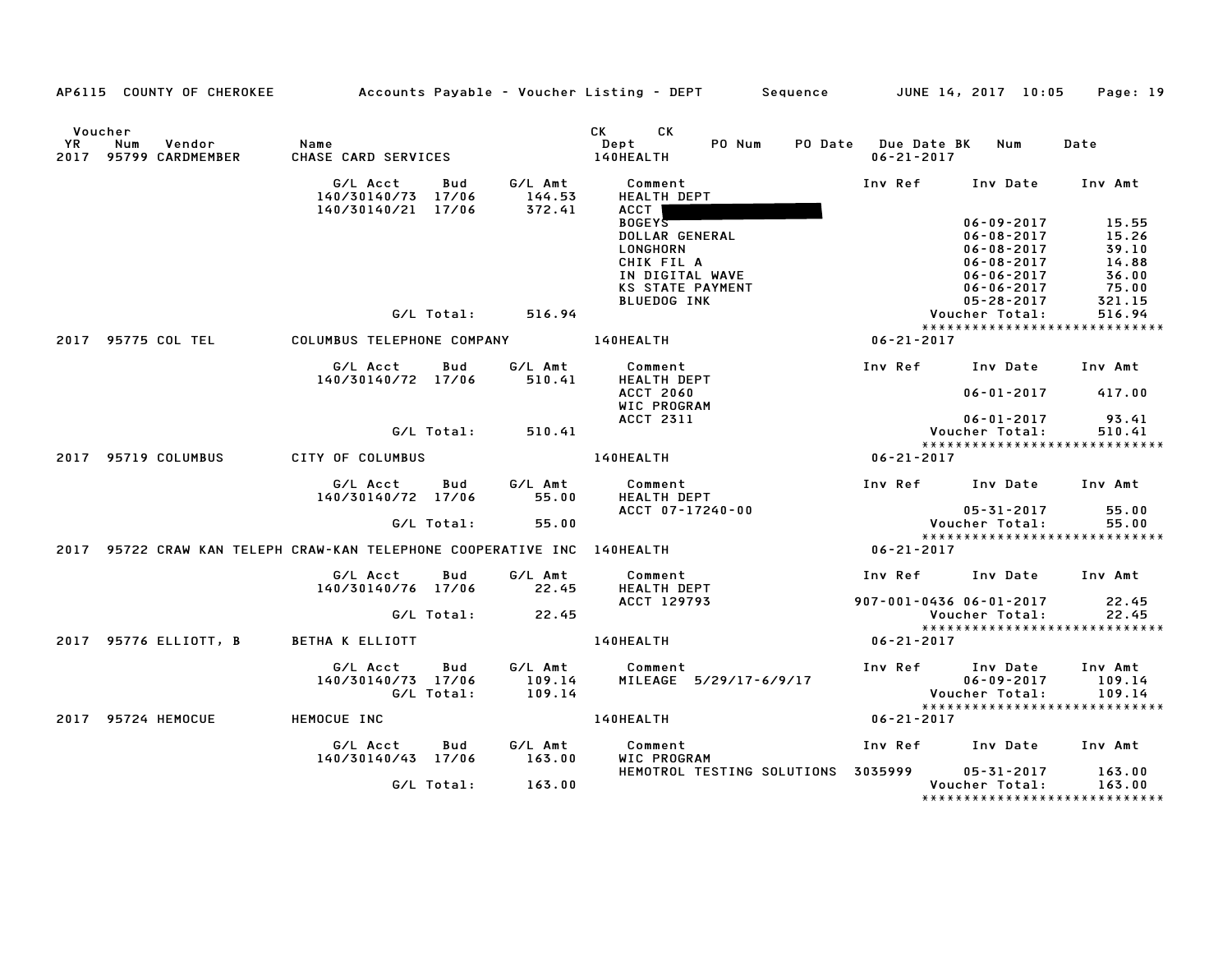|                | AP6115 COUNTY OF CHEROKEE                                     |                                |                          |                               | Accounts Payable – Voucher Listing – DEPT         Sequence         JUNE 14, 2017  10:05 |                                                  |                                    | Page: 20                                                                   |
|----------------|---------------------------------------------------------------|--------------------------------|--------------------------|-------------------------------|-----------------------------------------------------------------------------------------|--------------------------------------------------|------------------------------------|----------------------------------------------------------------------------|
| Voucher<br>YR. | Num<br>Vendor<br>2017 95777 HOUSER, N                         | Name<br>NICOLE HOUSER          |                          |                               | PO Num<br>Dept<br>140HEALTH                                                             | PO Date Due Date BK<br>$06 - 21 - 2017$          | CK<br>Num                          | CK<br>Date                                                                 |
|                |                                                               | G/L Acct<br>140/30140/73 17/06 | <b>Bud</b><br>G/L Total: | G/L Amt<br>307.63<br>307.63   | Comment<br>MILEAGE/SALINA CONFERENCE                                                    | Inv Ref Inv Date                                 | $06 - 09 - 2017$                   | Inv Amt<br>307.63<br>Voucher Total: 307.63<br>**************************** |
|                | 2017 95726 KS GAS                                             | KANSAS GAS SERVICE             |                          |                               | 140HEALTH                                                                               | $06 - 21 - 2017$                                 |                                    |                                                                            |
|                |                                                               | G/L Acct<br>140/30140/72 17/06 | <b>Bud</b><br>G/L Total: | G/L Amt<br>89.92<br>89.92     | Comment<br>ACCT 510080477 1188672 27                                                    | Inv Ref Inv Date                                 | $05 - 26 - 2017$<br>Voucher Total: | Inv Amt<br>89.92<br>89.92<br>*****************************                 |
|                | 2017 95727 MCCARTYS                                           | <b>MCCARTY'S</b>               |                          |                               | 140HEALTH                                                                               | $06 - 21 - 2017$                                 |                                    |                                                                            |
|                |                                                               | G/L Acct<br>140/30140/21 17/06 | Bud                      | G/L Amt<br>60.98              | Comment<br>HEALTH DEPT                                                                  | Inv Ref Inv Date                                 |                                    | Inv Amt                                                                    |
|                |                                                               |                                | G/L Total:               | 60.98                         | <b>FOLDERS</b>                                                                          | 010981 00                                        | $06 - 05 - 2017$<br>Voucher Total: | 60.98<br>60.98<br>*****************************                            |
|                | 2017 95778 MCCARTYS                                           | MCCARTY'S                      |                          |                               | 140HEALTH                                                                               | $06 - 21 - 2017$                                 |                                    |                                                                            |
|                |                                                               | G/L Acct<br>140/30140/21 17/06 | Bud                      | G/L Amt<br>300.00             | Comment<br><b>HEALTH DEPT</b>                                                           | Inv Ref Inv Date                                 |                                    | Inv Amt                                                                    |
|                |                                                               |                                |                          |                               | HARD DRIVE, IR ADVANCE<br><b>ONSITE REPAIR</b>                                          |                                                  | $06 - 05 - 2017$ 300.00            |                                                                            |
|                |                                                               |                                | G/L Total:               | 300.00                        |                                                                                         |                                                  | Voucher Total:                     | 300.00                                                                     |
|                | 2017 95729 STRONGHOLD                                         | STRONGHOLD DATA                |                          |                               | 140HEALTH                                                                               | $06 - 21 - 2017$                                 |                                    | *****************************                                              |
|                |                                                               | G/L Acct<br>140/30140/21 17/06 | Bud                      | G/L Amt<br>100.00             | Comment<br><b>HEALTH DEPT</b>                                                           |                                                  | Inv Ref Inv Date                   | Inv Amt                                                                    |
|                |                                                               |                                | G/L Total:               | 100.00                        | BACKUP/OFF SITE DATA STORAG 23135                                                       |                                                  | $06 - 01 - 2017$<br>Voucher Total: | 100.00<br>100.00<br>*****************************                          |
|                | 2017 95800 WEX                                                | WEX BANK                       |                          |                               | 140HEALTH                                                                               | $06 - 21 - 2017$                                 |                                    |                                                                            |
|                |                                                               | G/L Acct<br>140/30140/25 17/06 | Bud                      | G/L Amt<br>221.59             | Comment<br><b>HEALTH DEPT</b>                                                           | Inv Ref      Inv Date                            |                                    | Inv Amt                                                                    |
|                |                                                               |                                | G/L Total:               | 221.59                        | FUEL PURCHASES                                                                          | 49968738                                         | 05-31-2017<br>Voucher Total:       | 221.59<br>221.59<br>******************************                         |
|                | 2017 95669 CHEROKEE FAIR CHEROKEE COUNTY FAIR BOARD 6 150FAIR |                                |                          |                               |                                                                                         | <b>DEPT</b><br>$06 - 21 - 2017$                  | Total:                             | 2457.06                                                                    |
|                |                                                               | G/L Acct<br>150/30150/89 17/06 | Bud<br>G/L Total:        | G/L Amt<br>3000.00<br>3000.00 | Comment<br>QUARTERLY DISTRIBUTION                                                       | Inv Ref Inv Date<br>Ub-ul-ZVI.<br>Voucher Total: |                                    | Inv Amt<br>3000.00<br>3000.00<br>*****************************             |
|                |                                                               |                                |                          |                               |                                                                                         | DEPT                                             | Total:                             | 3000.00                                                                    |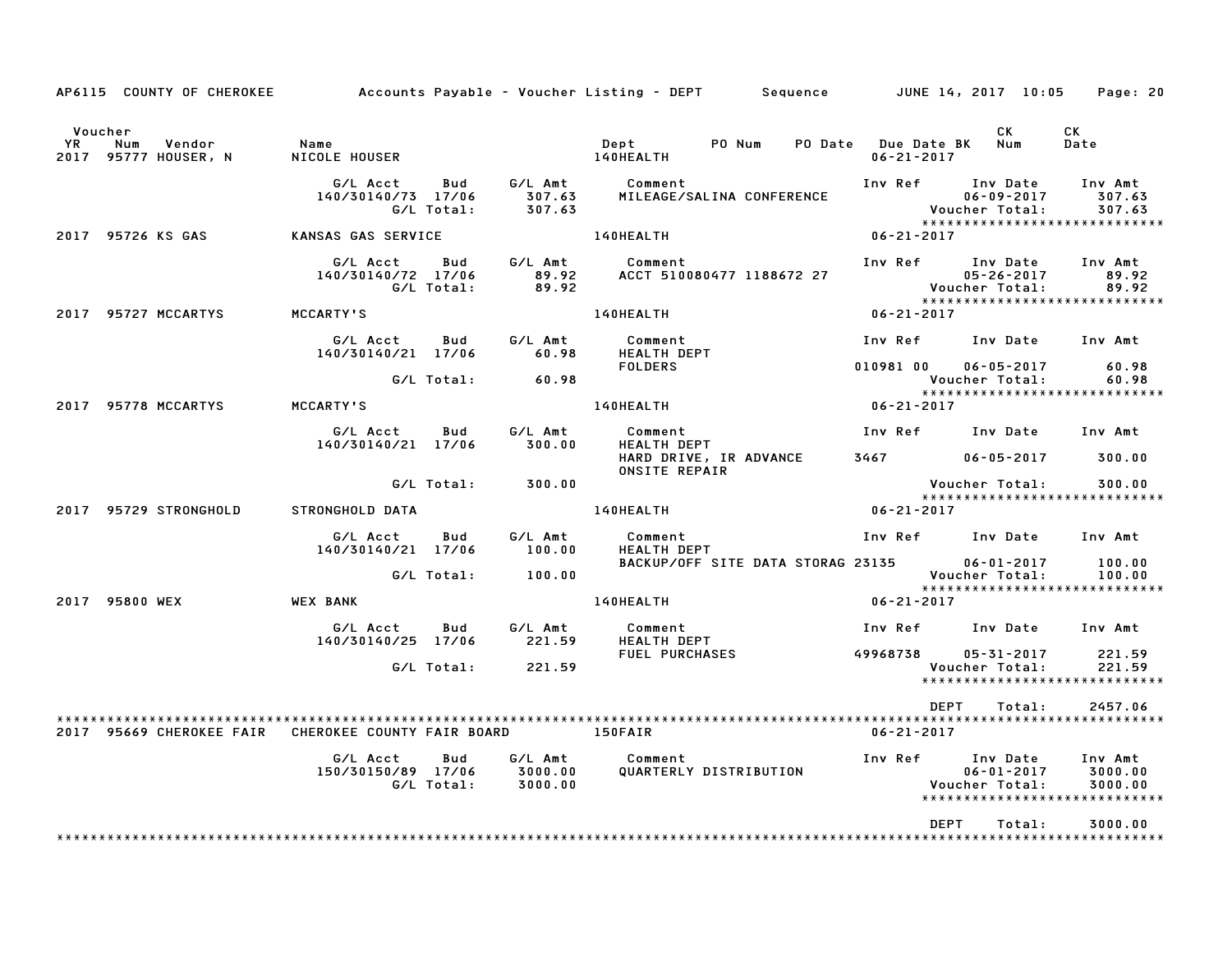| AP6115 COUNTY OF CHEROKEE                                            |                                |                   |                               | Accounts Payable – Voucher Listing – DEPT                          | Sequence                                      |                                        | JUNE 14, 2017 10:05                                      | Page: 21                                                       |
|----------------------------------------------------------------------|--------------------------------|-------------------|-------------------------------|--------------------------------------------------------------------|-----------------------------------------------|----------------------------------------|----------------------------------------------------------|----------------------------------------------------------------|
|                                                                      |                                |                   |                               |                                                                    |                                               |                                        |                                                          |                                                                |
| Voucher<br>YR.<br>Num<br>Vendor<br>2017 95820 COMMERCE VISA          | Name<br><b>COMMERCE BANK</b>   |                   |                               | СK<br>СK<br>Dept<br>160ELECT                                       | PO Num<br>PO Date                             | <b>Due Date BK</b><br>$06 - 21 - 2017$ | Num                                                      | Date                                                           |
|                                                                      | G/L Acct<br>160/30160/77       | Bud<br>17/06      | G/L Amt<br>356.16             | Comment<br>ACCT                                                    |                                               | Inv Ref                                | Inv Date                                                 | Inv Amt                                                        |
|                                                                      | 160/30160/88                   | 17/06             | 406.10                        | PAULA <b>CHENEY</b><br>HILTON GARDEN INN<br>ACCT                   |                                               |                                        | $05 - 06 - 2017$                                         | 356.16                                                         |
|                                                                      |                                |                   |                               | RODNEY EDMONDSON<br>HILTON GARDEN INN<br><b>USPS</b><br>OTC BRANDS |                                               |                                        | $05 - 06 - 2017$<br>$05 - 10 - 2017$<br>$05 - 17 - 2017$ | 356.16<br>14.50<br>35.44                                       |
|                                                                      |                                | G/L Total:        | 762.26                        |                                                                    |                                               |                                        | Voucher Total:<br>*****************************          | 762.26                                                         |
|                                                                      |                                |                   |                               |                                                                    |                                               | <b>DEPT</b>                            | Total:                                                   | 762.26                                                         |
| 2017 95730 SCHWAB                                                    | <b>SCHWAB-EATON PA</b>         |                   |                               | 190BRIDGE                                                          |                                               | $06 - 21 - 2017$                       |                                                          |                                                                |
|                                                                      | G/L Acct<br>190/30190/89 17/06 | Bud<br>G/L Total: | G/L Amt<br>7739.19<br>7739.19 | Comment                                                            | GALENA VIADUCT IMPROVMENTS 17.014A-1          | Inv Ref                                | Inv Date<br>05-30-2017<br>Voucher Total:                 | Inv Amt<br>7739.19<br>7739.19<br>***************************** |
|                                                                      |                                |                   |                               |                                                                    |                                               |                                        | <b>DEPT</b><br>Total:                                    | 7739.19                                                        |
| 2017 95782 AT&T 5001                                                 | AT&T                           |                   |                               | 224911                                                             |                                               | $06 - 21 - 2017$                       |                                                          |                                                                |
|                                                                      | G/L Acct<br>224/31224/01       | Bud               | G/L Amt<br>900.46             | Comment                                                            | ACCT 316 140 9942 098 7<br>316 140 2371 911 6 | Inv Ref                                | Inv Date<br>$06 - 01 - 2017$<br>$06 - 01 - 2017$         | Inv Amt<br>645.65<br>254.81                                    |
|                                                                      |                                | G/L Total:        | 900.46                        |                                                                    |                                               |                                        | Voucher Total:<br>*****************************          | 900.46                                                         |
| 2017 95731 CENTURYLINK4786 CENTURYLINK                               |                                |                   |                               | 224911                                                             |                                               | $06 - 21 - 2017$                       |                                                          |                                                                |
|                                                                      | G/L Acct<br>224/31224/01       | Bud<br>G/L Total: | G/L Amt<br>1063.96<br>1063.96 | Comment<br><b>CUSTOMER 2C257200</b>                                |                                               | Inv Ref<br>R060100874                  | Inv Date<br>$06 - 01 - 2017$<br>Voucher Total:           | Inv Amt<br>1063.96<br>1063.96                                  |
| 2017 95732 COL TEL                                                   | COLUMBUS TELEPHONE COMPANY     |                   |                               | 224911                                                             |                                               | $06 - 21 - 2017$                       | *****************************                            |                                                                |
|                                                                      | G/L Acct<br>224/31224/01       | Bud               | G/L Amt<br>1737.99            | Comment<br><b>ACCT 166</b><br>173                                  |                                               | Inv Ref                                | Inv Date<br>$06 - 01 - 2017$<br>$06 - 01 - 2017$         | Inv Amt<br>1102.31<br>635.68                                   |
|                                                                      |                                | G/L Total:        | 1737.99                       |                                                                    |                                               |                                        | Voucher Total:<br>*****************************          | 1737.99                                                        |
| 2017 95734 CRAW KAN TELEPH CRAW-KAN TELEPHONE COOPERATIVE INC 224911 |                                |                   |                               |                                                                    |                                               | $06 - 21 - 2017$                       |                                                          |                                                                |
|                                                                      | G/L Acct<br>224/31224/01       | Bud               | G/L Amt<br>148.00             | Comment<br>ACCESS SERVICE<br>1818SZ10901.012                       |                                               | Inv Ref<br>1818                        | Inv Date<br>$06 - 01 - 2017$                             | Inv Amt<br>148.00                                              |
|                                                                      |                                | G/L Total:        | 148.00                        |                                                                    |                                               |                                        | Voucher Total:                                           | 148.00<br>*******************************                      |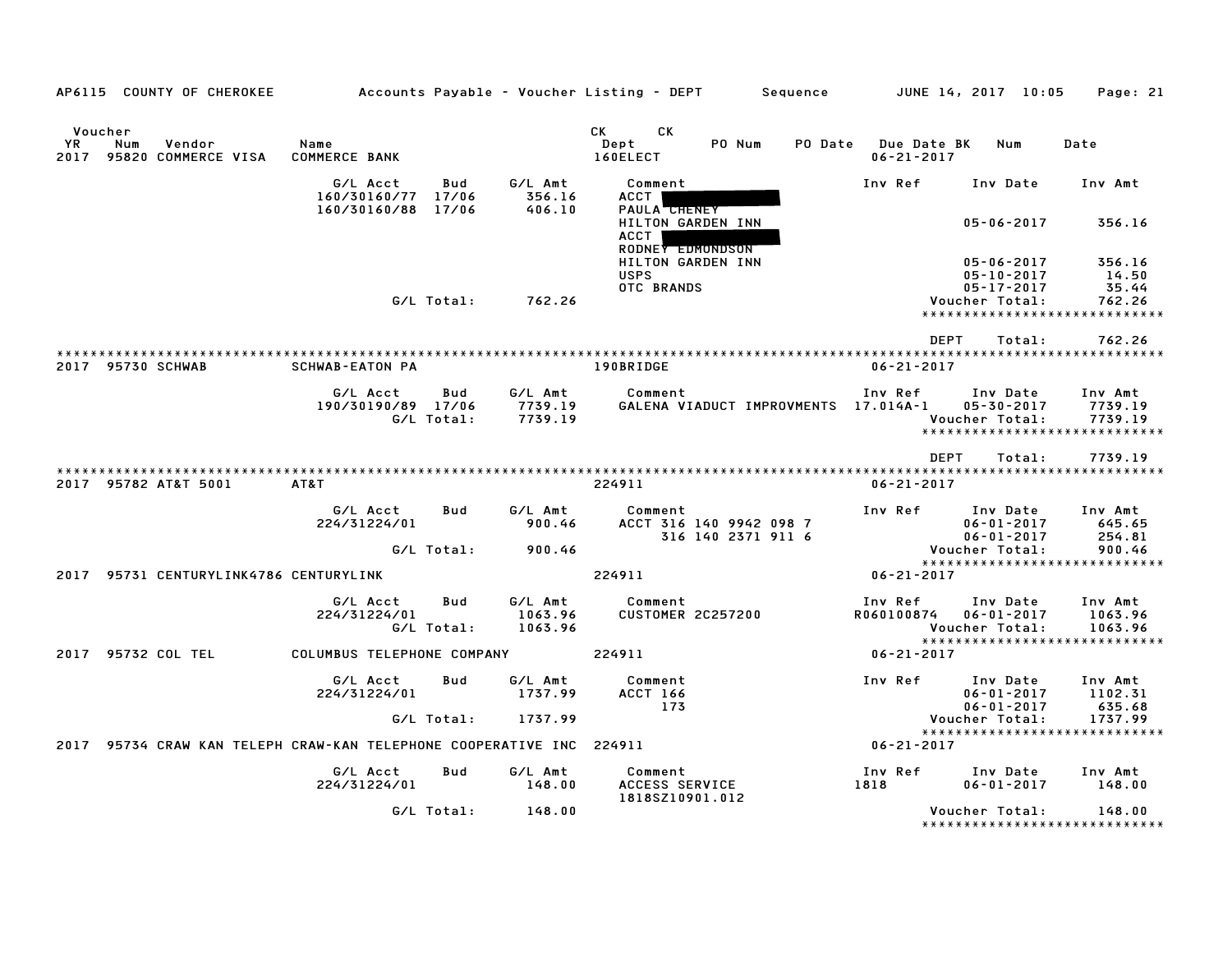|                                                         |                                                             |                               | AP6115 COUNTY OF CHEROKEE Accounts Payable - Voucher Listing - DEPT Sequence JUNE 14, 2017 10:05                                                                                                                                                                 |                                                                                                            | Page: 22                                  |
|---------------------------------------------------------|-------------------------------------------------------------|-------------------------------|------------------------------------------------------------------------------------------------------------------------------------------------------------------------------------------------------------------------------------------------------------------|------------------------------------------------------------------------------------------------------------|-------------------------------------------|
| Voucher<br><b>YR</b><br>Num<br>Vendor<br>2017 95783 DSS | Name<br>DSS CORPORATION                                     |                               | CK<br>CK and the control of the control of the control of the control of the control of the control of the control of the control of the control of the control of the control of the control of the control of the control of the c<br>Dept<br>PO Num<br>224911 | PO Date Due Date BK<br>Num<br>$06 - 21 - 2017$                                                             | Date                                      |
|                                                         | G/L Acct<br>Bud<br>224/31224/01<br>G/L Total:               | G/L Amt<br>2550.00<br>2550.00 | Comment<br>VOICE CAPTURE LICENSE                                                                                                                                                                                                                                 | Inv Ref<br>Inv Date<br>20678<br>$06 - 05 - 2017$<br>Voucher Total:<br>*****************************        | Inv Amt<br>2550.00<br>2550.00             |
| 2017 95742 HARRIS GLOBAL                                | HARRIS COMPUTER SYSTEMS                                     |                               | 224911                                                                                                                                                                                                                                                           | $06 - 21 - 2017$                                                                                           |                                           |
|                                                         | G/L Acct<br>Bud<br>224/31224/01<br>G/L Total:               | G/L Amt<br>650.00<br>650.00   | Comment<br>CISCO MAINTENANCE                                                                                                                                                                                                                                     | Inv Ref<br>Inv Date<br>$06 - 30 - 2017$<br>16000808<br>Voucher Total:<br>*****************************     | Inv Amt<br>650.00<br>650.00               |
| 2017 95821 MOTOROLA                                     | MOTOROLA SOLUTIONS, INC                                     |                               | 224911                                                                                                                                                                                                                                                           | $06 - 21 - 2017$                                                                                           |                                           |
|                                                         | G/L Acct<br>Bud<br>224/31224/01                             | G/L Amt<br>7869.75            | Comment<br>APX 1500, MICROPHONE, DASH 13164854<br>MOUNT, CONTROL HEAD                                                                                                                                                                                            | Inv Ref      Inv Date<br>$06 - 05 - 2017$ 7869.75                                                          | Inv Amt                                   |
|                                                         | G/L Total:                                                  | 7869.75                       |                                                                                                                                                                                                                                                                  | Voucher Total:<br>*****************************                                                            | 7869.75                                   |
| 2017 95736 VERIZON                                      | VERIZON WIRELESS                                            |                               | 224911                                                                                                                                                                                                                                                           | 06-21-2017                                                                                                 |                                           |
|                                                         | G/L Acct<br>Bud<br>224/31224/01<br>G/L Total:               | G/L Amt<br>800.20<br>800.20   | Comment commercial commercial commercial control of the control of the control of the control of the control of the control of the control of the control of the control of the control of the control of the control of the co<br>ACCT 986487568-00001          | Inv Ref<br>Inv Date Inv Amt<br>9786017362<br>05-18-2017<br>Voucher Total:<br>***************************** | 800.20<br>800.20                          |
|                                                         |                                                             |                               |                                                                                                                                                                                                                                                                  | DEPT<br>Total:                                                                                             | 15720.36                                  |
| 2017 95798 CHEROKEE NEWS                                | CHEROKEE COUNTY NEWS-ADVOCATE                               |                               | <b>230APP</b>                                                                                                                                                                                                                                                    | $06 - 21 - 2017$                                                                                           |                                           |
|                                                         | G/L Acct<br>Bud<br>230/30230/75 17/06<br>G/L Total:         | G/L Amt<br>33.00<br>33.00     | Comment<br>1 YEAR SUBSCRIPTION                                                                                                                                                                                                                                   | Inv Ref<br>Inv Date<br>0530296<br>05-11-2017<br>Voucher Total:<br>*****************************            | Inv Amt<br>33.00<br>33.00                 |
| 2017 95796 COMMERCE VISA COMMERCE BANK                  |                                                             |                               | <b>230APP</b>                                                                                                                                                                                                                                                    | 06-21-2017                                                                                                 |                                           |
|                                                         | G/L Acct<br>Bud<br>230/30230/23 17/06<br>230/30230/88 17/06 | G/L Amt<br>48.94<br>190.00    | Comment<br>ACCT  <br>MARK <b>HIXUN</b>                                                                                                                                                                                                                           | Inv Ref<br>Inv Date                                                                                        | Inv Amt                                   |
|                                                         |                                                             |                               | <b>SQ KB SMOKEHOUSE</b><br>TUPTIM THAI RESTAURANT<br><b>APPLEBEES</b><br><b>SUBWAY</b><br>KS REAL ESTATE APPRAIS                                                                                                                                                 | $05 - 23 - 2017$<br>05-23-2017<br>$05 - 24 - 2017$<br>$05 - 25 - 2017$                                     | 12.00<br>11.27<br>17.17<br>8.50<br>190.00 |
|                                                         | G/L Total:                                                  | 238.94                        |                                                                                                                                                                                                                                                                  | $06 - 02 - 2017$<br>Voucher Total:<br>*****************************                                        | 238.94                                    |
|                                                         |                                                             |                               |                                                                                                                                                                                                                                                                  |                                                                                                            |                                           |
|                                                         |                                                             |                               |                                                                                                                                                                                                                                                                  | DEPT<br>Total:                                                                                             | 271.94                                    |
| 2017 95825 MERITAIN                                     | MERITAIN HEALTH                                             |                               | 260BENEFITS                                                                                                                                                                                                                                                      | $06 - 21 - 2017$                                                                                           |                                           |
|                                                         | G/L Acct<br>Bud<br>260/30260/15 17/06                       | G/L Amt<br>47746.56           | Comment<br>GROUP 02438<br>CHEROKEE COUNTY KANSAS<br><b>JULY 2017</b>                                                                                                                                                                                             | Inv Ref<br>Inv Date<br>$06 - 13 - 2017$                                                                    | Inv Amt<br>47746.56                       |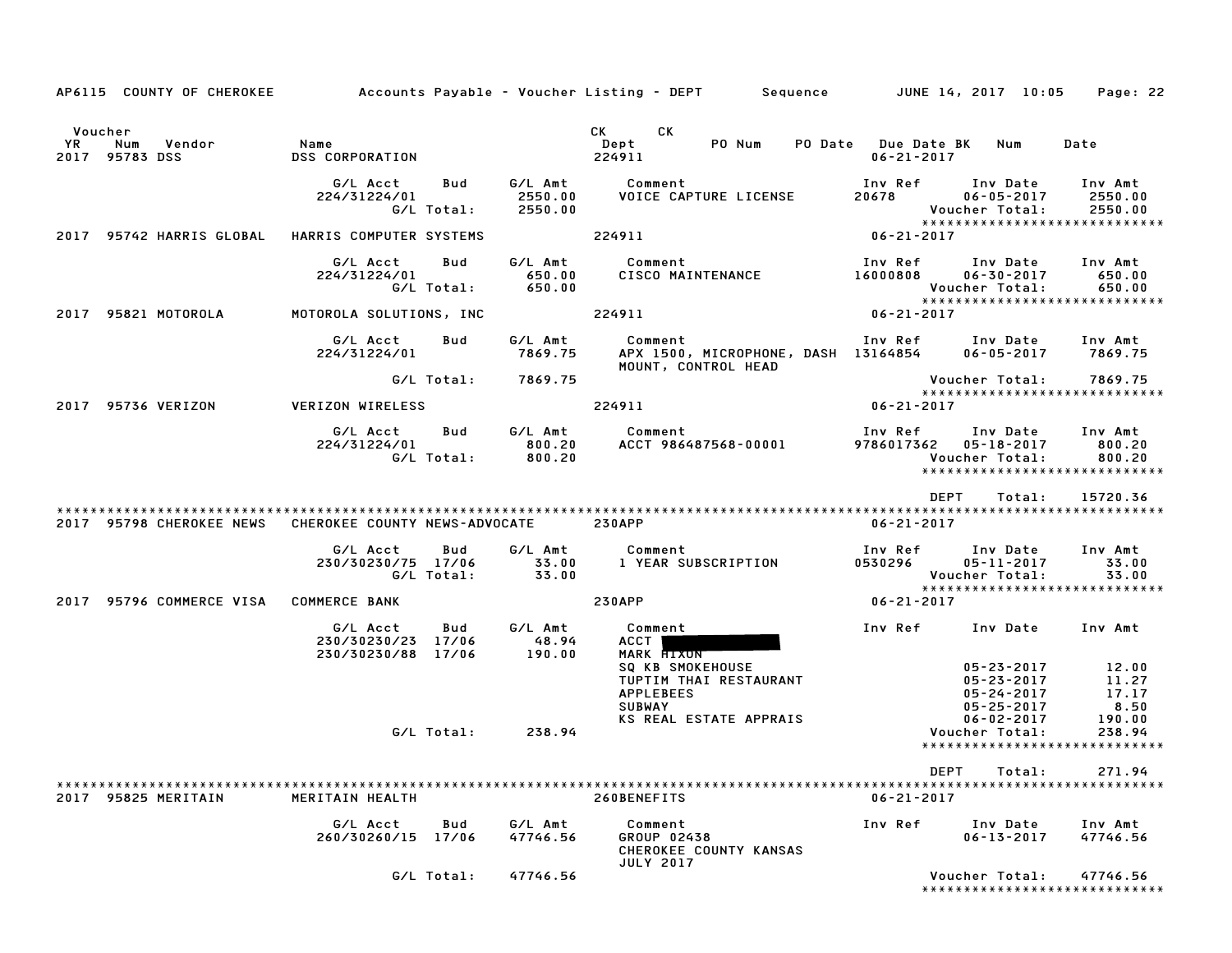| AP6115 COUNTY OF CHEROKEE                                | Accounts Payable – Voucher Listing – DEPT        Sequence         JUNE 14, 2017 10:05     Page: 23 |                   |                   |                                         |                           |                  |                                                                                           |                           |
|----------------------------------------------------------|----------------------------------------------------------------------------------------------------|-------------------|-------------------|-----------------------------------------|---------------------------|------------------|-------------------------------------------------------------------------------------------|---------------------------|
| Voucher<br>YR<br>Vendor<br>Num<br>2017 95826 US TREASURY | Name                                                                                               |                   |                   |                                         |                           | $06 - 21 - 2017$ | CK<br>PO Date Due Date BK Num                                                             | CK<br>Date                |
|                                                          | G/L Acct<br>260/30260/05 17/06                                                                     | Bud               | G/L Amt<br>576.30 | Comment<br><b>FORM 720</b><br>PCORI FEE |                           | Inv Ref          | Inv Date<br>$06 - 14 - 2017$                                                              | Inv Amt<br>576.30         |
|                                                          |                                                                                                    | G/L Total:        | 576.30            | <b>COUNTY OF CHEROKEE</b>               |                           |                  | Voucher Total:<br>*****************************                                           | 576.30                    |
| 2017 95779 CENTURYLINK2961 CENTURYLINK                   |                                                                                                    |                   |                   | <b>300ELDERLY</b>                       |                           | $06 - 21 - 2017$ | DEPT<br>Total:                                                                            | 48322.86                  |
|                                                          | G/L Acct                                                                                           | Bud               | G/L Amt           | Comment                                 |                           |                  | Inv Ref Inv Date Inv Amt                                                                  |                           |
|                                                          | 300/30300/74 17/06                                                                                 |                   | 150.19            | ACCT 313355170<br>313571296             |                           |                  | $06 - 01 - 2017$ 76.07<br>06-01-2017<br>06-01-2017<br>:Voucher Total                      | 74.12                     |
|                                                          |                                                                                                    | G/L Total:        | 150.19            |                                         |                           |                  | *****************************                                                             | 150.19                    |
| 2017 95738 COLUMBUS                                      | CITY OF COLUMBUS                                                                                   |                   |                   | 300ELDERLY                              | $06 - 21 - 2017$          |                  |                                                                                           |                           |
|                                                          | G/L Acct<br>300/30300/72 17/06                                                                     | Bud<br>G/L Total: | 54.56<br>54.56    | G/L Amt Comment<br>ACCT 07-48820-01     |                           |                  | Inv Ref Inv Date<br>05-31-2017<br>05-31-2017<br>:Voucher Total                            | Inv Amt<br>54.56<br>54.56 |
| 2017 95739 GALENA                                        | CITY OF GALENA                                                                                     |                   |                   | <b>300ELDERLY</b>                       |                           | $06 - 21 - 2017$ | *****************************                                                             |                           |
|                                                          |                                                                                                    |                   | G/L Amt           |                                         |                           |                  |                                                                                           |                           |
|                                                          | G/L Acct<br>300/30300/72 17/06                                                                     | Bud               | 97.51             | Comment<br>ACCT 10006000<br>720 WALL ST |                           |                  | Inv Ref Inv Date Inv Amt<br>$05 - 18 - 2017$ 97.51                                        |                           |
|                                                          |                                                                                                    | G/L Total:        | 97.51             |                                         |                           |                  | Voucher Total:                                                                            | 97.51                     |
| 2017 95740 KS GAS                                        | KANSAS GAS SERVICE                                                                                 |                   |                   | <b>300ELDERLY</b>                       |                           | 06-21-2017       | *****************************                                                             |                           |
|                                                          | G/L Acct<br>300/30300/72 17/06                                                                     | Bud<br>G/L Total: | 51.79<br>51.79    | G/L Amt Comment                         | ACCT 512076592 1191351 09 |                  | Inv Ref Inv Date<br>05-26-2017<br>:Voucher Total<br>05-26-2017                            | Inv Amt<br>51.79<br>51.79 |
| 2017 95780 KS GAS                                        | KANSAS GAS SERVICE 300ELDERLY                                                                      |                   |                   |                                         |                           | 06-21-2017       | *****************************                                                             |                           |
|                                                          | G/L Acct   Bud<br>300/30300/72 17/06                                                               | G/L Total:        | 38.88<br>38.88    | G/L Amt Comment                         | ACCT 510724504 2014982 18 |                  | Inv Ref Inv Date Inv Amt<br>06-08-2017<br>Voucher Total:<br>***************************** | 38.88<br>38.88            |
| 95773 NEWEGG                                             | SYNCB/NEWEGG                                                                                       |                   |                   | 304SPIDER                               |                           | $06 - 21 - 2017$ | <b>DEPT</b><br>Total:                                                                     | 392.93                    |
|                                                          | G/L Acct<br>304/31304/01 17/06                                                                     | Bud               | G/L Amt<br>7.57   | Comment<br>LATE CHARGE                  | 60459 5001 000431 5       | Inv Ref          | Inv Date<br>$05 - 27 - 2017$                                                              | Inv Amt<br>7.57           |
|                                                          |                                                                                                    | G/L Total:        | 7.57              |                                         |                           |                  | Voucher Total:<br>*****************************                                           | 7.57                      |
|                                                          |                                                                                                    |                   |                   |                                         |                           |                  |                                                                                           |                           |
|                                                          |                                                                                                    |                   |                   |                                         |                           |                  | DEPT<br>Total:                                                                            | 7.57                      |